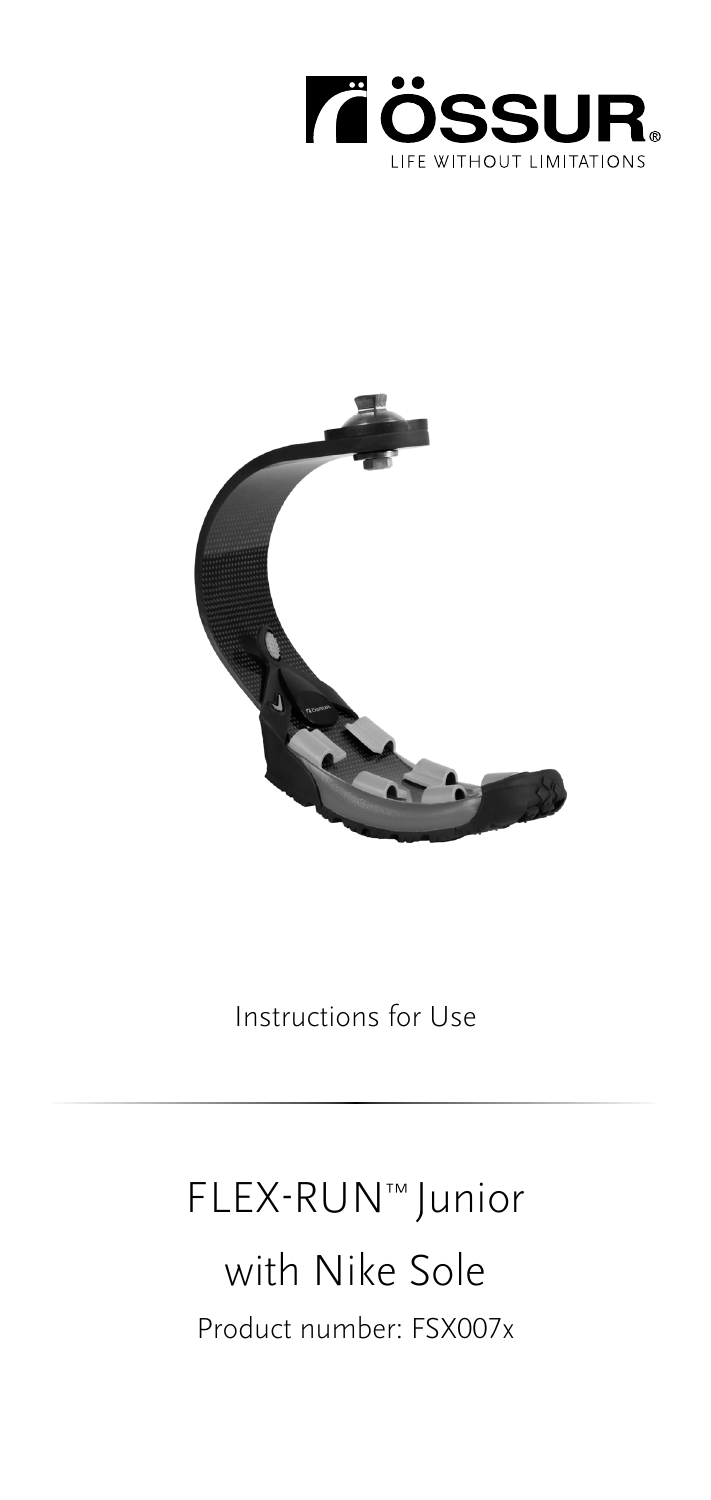

|      |              | EN   INSTRUCTIONS FOR USE        | $\overline{4}$ |
|------|--------------|----------------------------------|----------------|
| DE   | L            | <b>GEBRAUCHSANWEISUNG</b>        | 6              |
| FR I |              | <b>NOTICE D'UTILISATION</b>      | 8              |
| ES.  | $\perp$      | <b>INSTRUCCIONES PARA EL USO</b> | 10             |
| ΙT   |              | <b>I ISTRUZIONI PER L'USO</b>    | 12             |
| DA   |              | <b>I BRUGSANVISNING</b>          | 14             |
| SV   | $\Box$       | <b>BRUKSANVISNING</b>            | 16             |
| NL   |              | GEBRUIKSAANWIJZING               | 18             |
| PT   |              | INSTRUÇÕES DE UTILIZAÇÃO         | 20             |
| PL   | $\mathbf{I}$ | INSTRUKCJA UŻYTKOWANIA           | 22             |
| ١A   |              | 取扱説明書                            | 24             |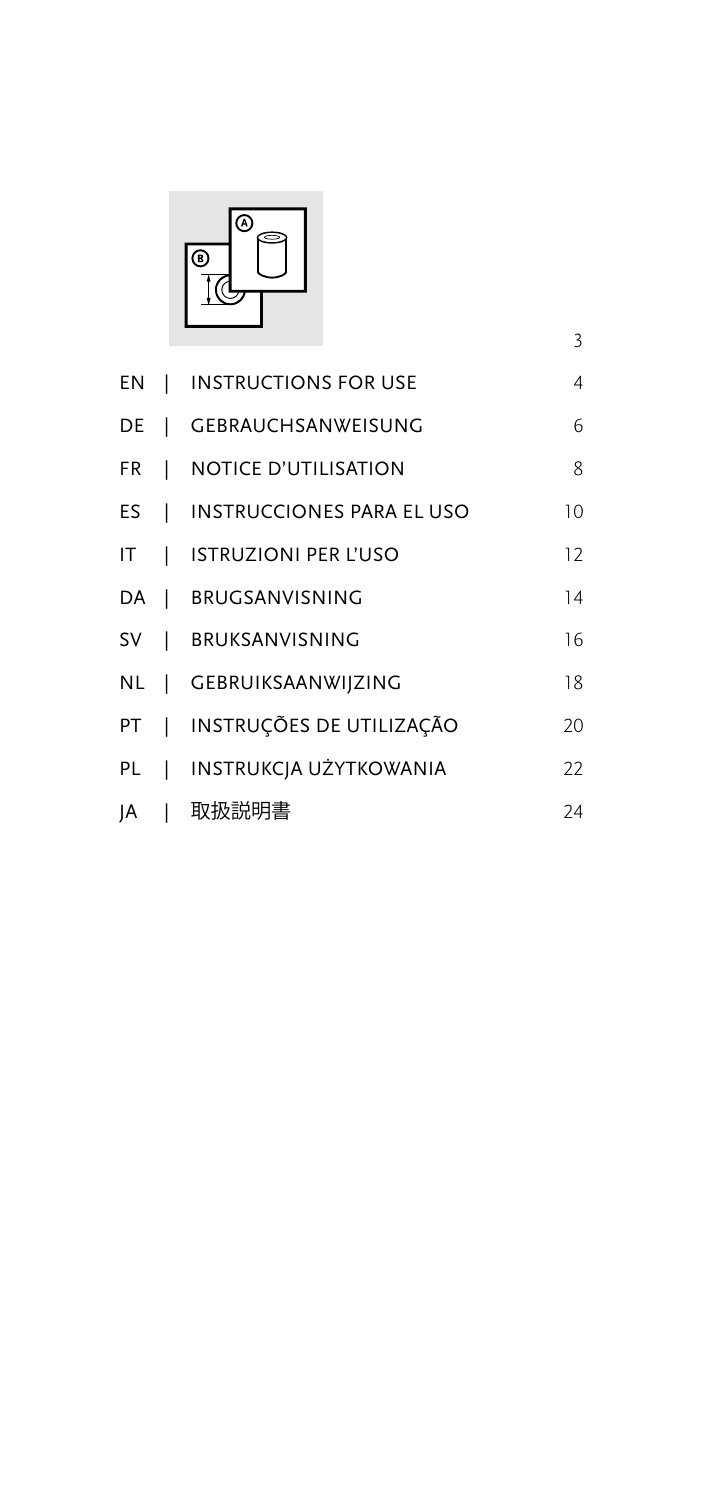<span id="page-2-0"></span>



## **BENCH ALIGNMENT**

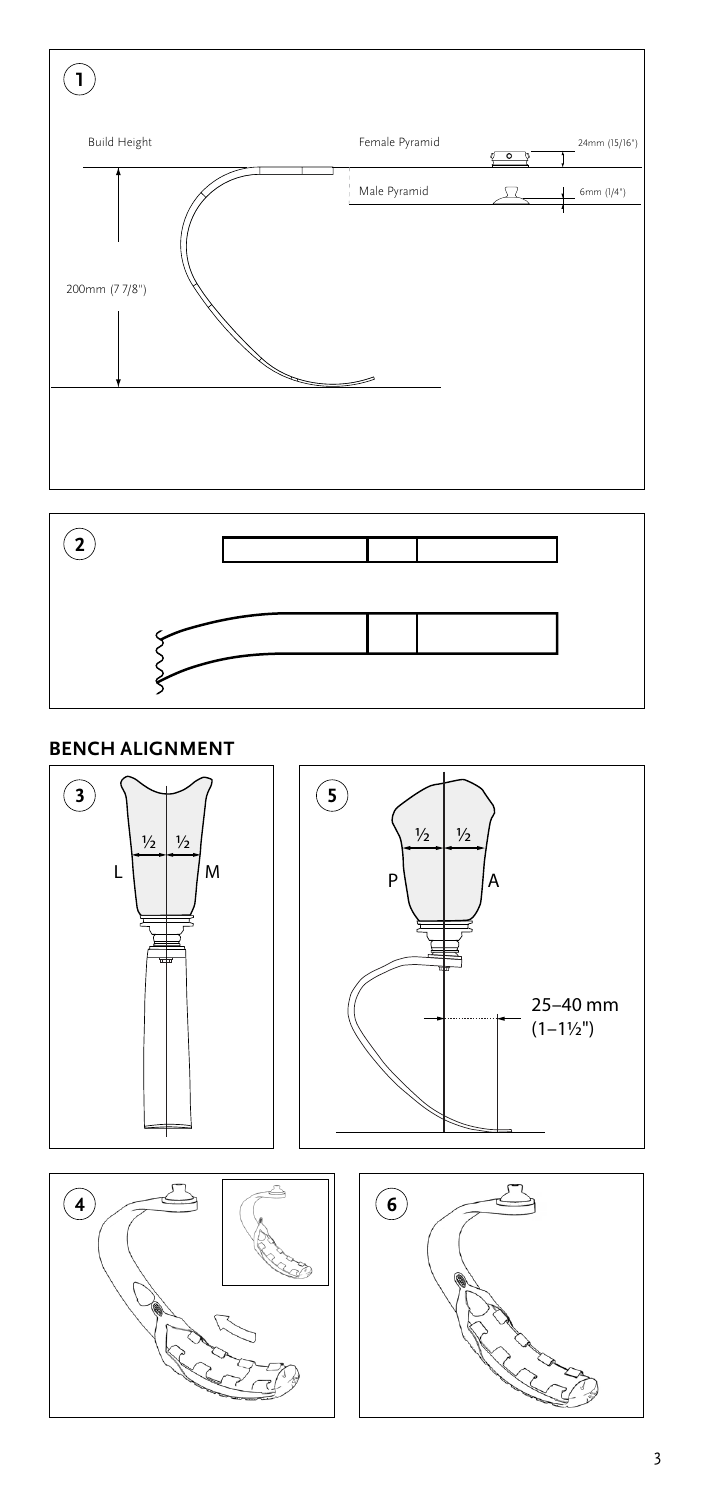### <span id="page-3-0"></span>**FLEX-RUNTM SYSTEM (Figure 1):**

- Custom foot for recreational sports activities
- Preferred long distance running foot
- Build Height: 261mm (10 1/4"), clearance: 208mm (8 3/16")
- Maximum weight 130 kg (285 lbs)
- Endoskeletal attachment options

#### **CONNECTOR OPTIONS:**

- Male Pyramid Foot Adapter Set CM131138
- Pyramid Adapter FWX00030 (1–6)
- Female Pyramid CM 150161 (1–6)
- Attachment plate FWX40001 must be added when using male or female adapter.
- Roughen top surface of Flex-Run **(Figure 2)** and attachment plate FWX40001
- Mix Siegelharz and apply to both surfaces
- Bond both parts together and clamp securely using a greased center bolt and the connector part
- Disassemble after resin has set and trim off excess
- Clean parts, assemble and torque using Loctite 410 to following specifications:

| Center bolt               | M10 | 141 Nm (30 lbs)   |
|---------------------------|-----|-------------------|
|                           | M12 | $143$ Nm (32 lbs) |
| <b>Pyramid angulation</b> | M 8 | 15 Nm (9 lbs)     |

#### **BENCH ALIGNMENT (Figure 3 - 4)**

#### **SAGITTAL PLANE:**

- Place the ground contact point of the foot module 25–40 mm (1–1½") in line with load line.
- Determine the appropriate socket flexion according to amputee requirements.

#### **CORONAL PLANE:**

- Introduce appropriate socket abduction/adduction.
- Allow for up to 5° of external rotation.
- Achieve proper height approximately 25–50 mm (1–2") taller than the sound side with shoe to compensate for vertical compression. Note: The recommendations for bench alignment are used as a starting point. Definitive alignment will be achieved during dynamic assessment.

#### **DYNAMIC ALIGNMENT**

Physical ability and length of residual limb will affect alignment. Best performance will be achieved with best achievable symmetry of gait. Each athlete will have her/his own optimal alignment, which depends on the individual's running style. Optimal alignment is critical in order to reduce energy expenditure and eliminate excessive muscle and ligament strain while running:

- Consult with your Össur clinician before using the running foot for the first time.
- Check for best symmetry of gait.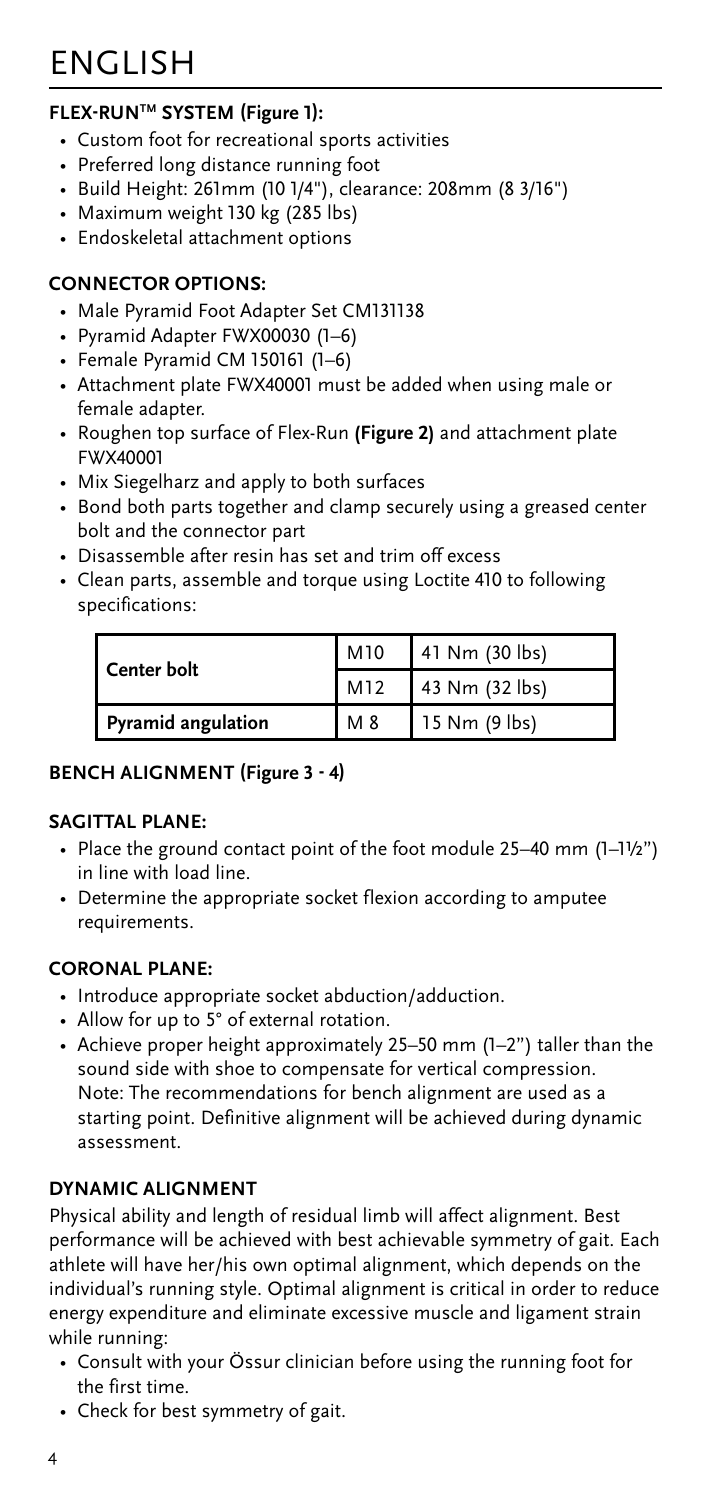- Stride length can be affected by A-P alignment and vertical deflection socket to foot.
- Vertical deflection is between 25 mm (1") and 50 mm (2") on average.

#### **SOLE ATTACHMENT (Figure 5 - 6)**

- Slide the Nike sole on to the foot and make sure all the clips go over the foot.
- Pull the rubber strap of the sole over the medallion and slide it under. When detaching the sole, start by pulling the strap away from the medallion, then slide the sole off the foot.
- For tighter fit of the sole or to reduce noise bond insert inside sole using Loctite, keep under pressure for 10 minutes cure

#### **TROUBLESHOOTING**

Make sure socket fit and suspension are ideal. Symmetry in running should be assessed in the optimal individual speed phase.

#### *If the duration of loading the prosthesis is longer than the contralateral side:*

- Foot module is too soft
- Prosthesis is too short
- Foot is too far anteriorly aligned

### *Duration of loading the prosthesis is shorter:*

- Foot module is too stiff
- Prosthesis is too long
- Foot is too far posterior aligned

#### **TRANSFEMORAL ATHLETE CONSIDERATIONS**

Moving the foot in A-P position will affect hip flexion, stride length and trunk motion.

#### **WATERPROOF**

A waterproof device allows use in a wet and/or humid environment and temporary (<30 mins.) submersion of up to 1m in fresh water. Exposure to fresh water under these circumstances shall have no harmful effect. Dry thoroughly after contact with fresh water. Fresh water: Includes tap water. Excludes salt and chlorinated water.

The components used with the foot need to be waterproof as well.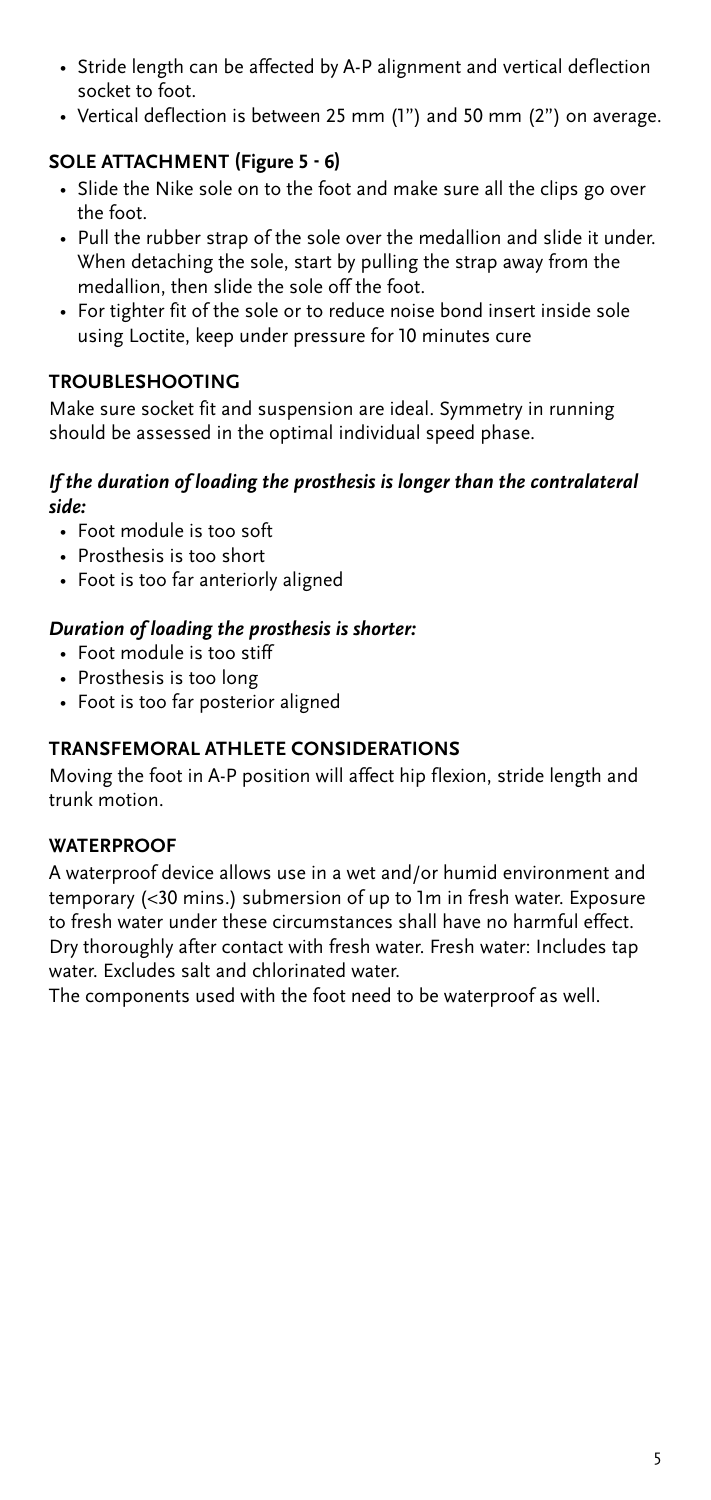# <span id="page-5-0"></span>**DEUTSCH**

### **FLEX-RUNTM SYSTEM (Abbildung 1):**

- Spezialprothese für den Freizeitsport
- Vorzugsweise für lange Strecken
- Bauhöhe: 261 mm, Bewegungsspielraum: 208 mm
- Höchstgewicht 130 kg
- Endoskelettale Befestigungsoptionen

#### **STECKEROPTIONEN:**

- Pyramidenadapter Set CM131138
- Pyramidenadapter FWX00030 (1–6)
- Pyramidenaufnahme CM 150161 (1–6)
- Die Befestigungsplatte FWX40001 muss ergänzt werden, wenn der Pyramidenadapter oder die Pyramidenaufnahme verwendet werden.
- Bauen Sie die Oberfläche der Flex-Run **(Abbildung 2)** und die Befestigungsplatte FWX40001 an.
- Mischen Sie das Siegelharz und tragen Sie es auf beiden Flächen auf.
- Fügen Sie beide Teile zusammen und fixieren Sie diese mit einem gefetteten Zentralbolzen und dem Stecker.
- Trennen Sie die Einheit nach Härtung des Harzes und entfernen Sie das überschüssige Material.
- Reinigen Sie die Teile, setzen Sie diese zusammen und drehen Sie sie mit Loctite 410 gemäß den folgenden Spezifikationen fest:

| Zentralbolzen      | M10            | 41 Nm |
|--------------------|----------------|-------|
|                    | M12            | 43 Nm |
| Pyramidenwinkelung | M <sub>8</sub> | 15 Nm |

#### **STATISCHE AUSRICHTUNG (Abbildung 3 - 4)**

#### **SAGITTALEBENE:**

- Richten Sie den Bodenkontaktpunkt des Fußmoduls 25–40 mm mit der Lastlinie aus.
- Bestimmen Sie anhand der Anforderungen des Amputierten die entsprechende Schaftbeugung.

#### **FRONTALEBENE:**

- Wenden Sie die entsprechende Schaftabduktion/-adduktion an.
- Berücksichtigen Sie eine externe Rotation von bis zu 5°.
- Richten Sie die Höhe ungefähr 25–50 mm länger als auf der gesunden Seite mit Schuh aus, um die vertikale Kompression auszugleichen. **Anmerkung:** Die Empfehlungen für die statische Ausrichtung dienen als Ausgangspunkt. Die endgültige Ausrichtung wird über die dynamische Bewertung erzielt.

#### **DYNAMISCHE AUSRICHTUNG**

Die körperliche Funktionsfähigkeit und Länge der Restextremität führen zu unterschiedlichen Ausrichtungen. Die beste Leistung erzielen Sie mit einer optimalen Gangsymmetrie. Jeder Sportler hat seine eigene optimale Ausrichtung, die sich auf den individuellen Laufstil bezieht. Die optimale Ausrichtung ist äußerst wichtig, um den Energieaufwand zu reduzieren und eine übermäßige Muskel- und Bänderbelastung während des Laufens zu verhindern.

• Konsultieren Sie Ihren Orthopädietechniker, bevor Sie die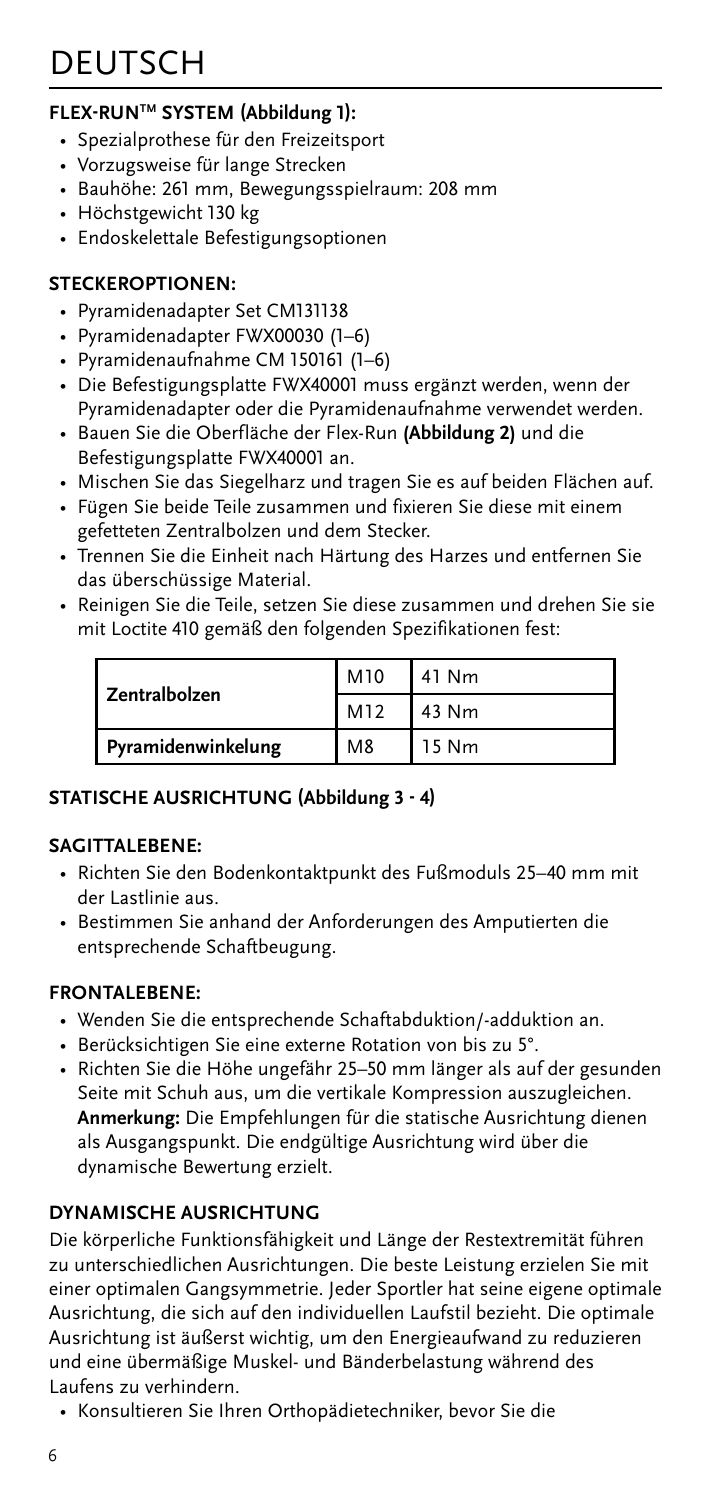Laufprothese zum ersten Mal benutzen.

- Ermitteln Sie die beste Gangsymmetrie.
- Die Schrittlänge kann durch die A-P-Ausrichtung von Schaft bis Fuß beeinflusst werden.
- Die vertikale Beugung liegt durchschnittlich zwischen 25 mm und 50 mm.

### **SOHLENBEFESTIGUNG (Abbildung 5 - 6)**

- Schieben Sie die Nike-Sohle auf die Prothese und stellen Sie sicher, dass alle Clips über das Fußmodul hinausreichen.
- Ziehen Sie den Gummiriemen der Sohle über das Medaillon und schieben Sie diese darunter. Wenn Sie die Sohle entfernen, beginnen Sie zunächst damit, sie vom Medaillon abzuziehen und sie anschließend von der Prothese zu streifen.
- Für eine optimale Passform der Sohle oder zur Geräuschreduzierung kleben Sie den Einsatz in der Sohle mit Loctite an und drücken die Komponenten 10 Minuten lang fest zusammen, bis der Kleber gehärtet ist.

#### **PROBLEMBEHEBUNG**

Stellen Sie sicher, dass der Schaft optimal sitzt und die Federung ideal ist. Die Symmetrie beim Laufen muss in der optimalen individuellen Geschwindigkeitsphase gemessen werden.

#### *Wenn die Belastungsdauer der Prothese länger ist als auf der kontralateralen Seite:*

- Das Fußmodul ist zu weich.
- Die Prothese ist zu kurz.
- Der Fuß ist zu weit nach vorn ausgerichtet.

#### *Die Belastungsdauer der Prothese ist kürzer:*

- Das Fußmodul ist zu hart.
- Die Prothese ist zu lang.
- Der Fuß ist zu weit nach hinten ausgerichtet.

#### **HINWEISE FÜR TRANSFEMORAL AMPUTIERTE SPORTLER**

Das Verlagern des Fußes in die A-P-Position beeinflusst die Hüftbeugung, Schrittlänge und Rumpfbewegung.

#### **WASSERDICHT**

Eine wasserdichte Orthese darf in nasser und/oder feuchter Umgebung eingesetzt und vorübergehend (<30 Min.) in bis 1m tiefem Frischwasser eingetaucht werden. Eine Frisachwasserexposition hat unter diesen Umständen keine schädliche Wirkung. Nach Kontakt mit Frischwasser gründlich trocknen. Frischwasser: Inklusive Leitungswasser. Ausgeschlossen sind Salz und Chlorwasser.

Die zusammen mit dem Fuß verwendeten Komponenten müssen ebenfalls wasserfest sind.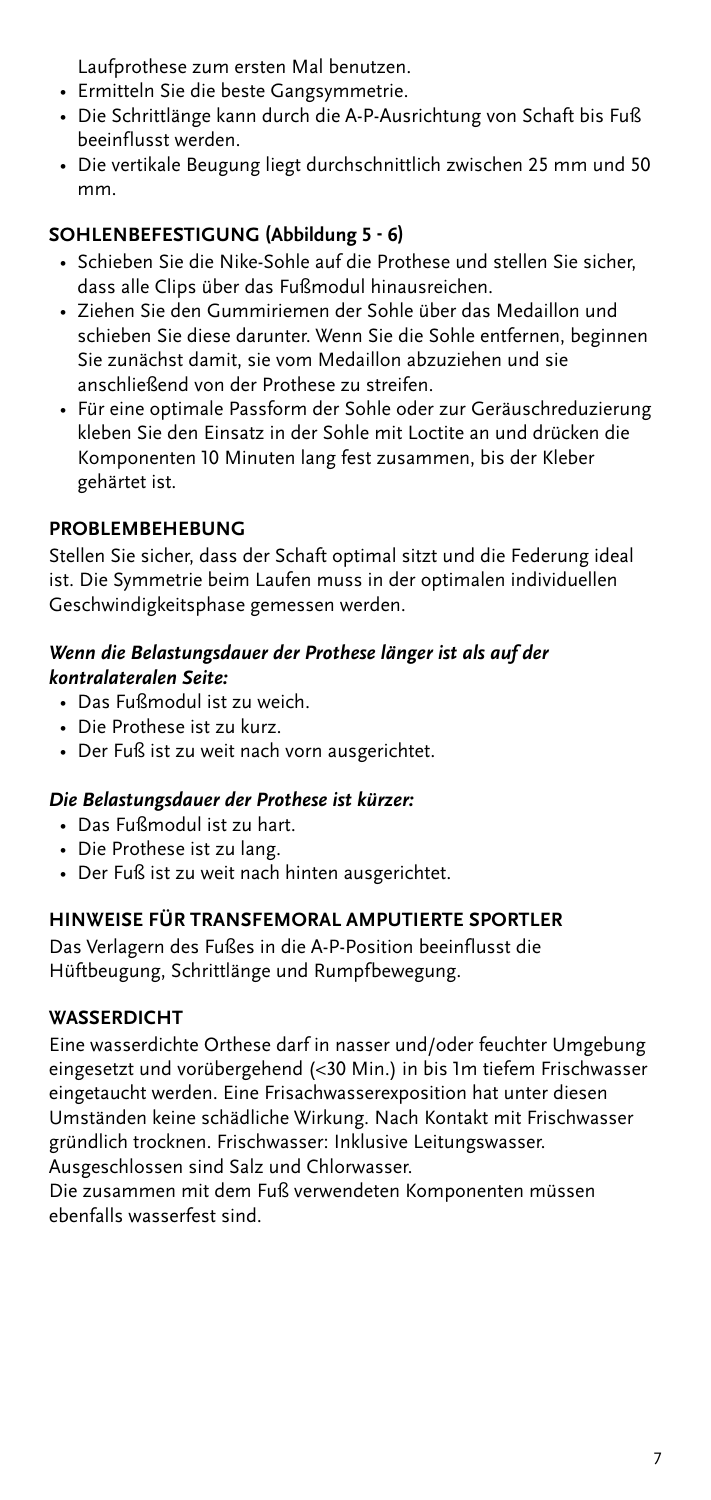# <span id="page-7-0"></span>FRANÇAIS

## **SYSTÈME FLEX-RUNTM (Figure 1) :**

- Pied sur mesure pour les sports de loisir
- Pied privilégié pour la course de fond
- Encombrement : 261 mm, hauteur : 208 mm
- Poids maximum 130 kg
- Options de fixation endosquelettique

#### **POSSIBILITÉS D'ASSEMBLAGE :**

- Adaptateur pyramide mâle vis M 8 x 30mm CM131138 (1-3)
- Adaptateur pyramide mâle vis M 10 x 30mm FWX00030 (1–6)
- Adaptateur pyramide femelle vis M 10 x 30mm CM150161 (1–6)
- La plaque de fixation FWX40001 doit être ajoutée lorsqu'un adaptateur mâle ou femelle est utilisé.
- Poncez la surface supérieure du Flex-Run **(Figure 2)** et de la plaque de fixation FWX40001
- Mélangez la résine Siegelharz et appliquez-la sur les deux surfaces.
- Fixez les deux parties ensemble dans une position stable à l'aide d'un boulon de centrage huilé et de la pièce d'assemblage.
- Désassemblez une fois que la résine a séché et retirez l'excédent.
- Nettoyez les pièces, assemblez et serrez au couple à l'aide de Loctite 410 selon les spécifications suivantes :

|                          | M10 | 41 Nm |
|--------------------------|-----|-------|
| Boulon de centrage       | M12 | 43 Nm |
| Déviation de la pyramide | M8  | 15 Nm |

#### **ALIGNEMENT DE LA PROTHÈSE (Figure 3 - 4)**

#### **PLAN SAGITTAL :**

- Placez le point de contact du module de pied avec le sol à 25-40 mm devant la ligne de charge.
- Déterminez l'angle de flexion de l'emboîture appropriée en fonction des besoins de l'amputé.

### **PLAN FRONTAL :**

- Fixez l'emboîture sur la Flex-Run avec l'abduction ou l'adduction appropriée.
- Laissez jusqu'à 5° de rotation externe.
- Réglez la hauteur correcte à environ 25-50 mm de plus que le côté sain chaussé, pour compenser la compression verticale. Remarque : Les recommandations données pour l'alignement de la prothèse sont utilisées comme point de départ. L'alignement final sera obtenu lors de l'évaluation dynamique.

#### **ALIGNEMENT DYNAMIQUE :**

Les capacités physiques et la longueur du moignon auront une incidence sur l'alignement. Une performance optimale sera obtenue avec la meilleure symétrie de démarche possible. Chaque athlète aura un alignement optimal individuel, en fonction de son style de course. L'alignement optimal est essentiel pour réduire la dépense énergétique et éliminer les tensions ligamentaires et musculaires excessives pendant la course :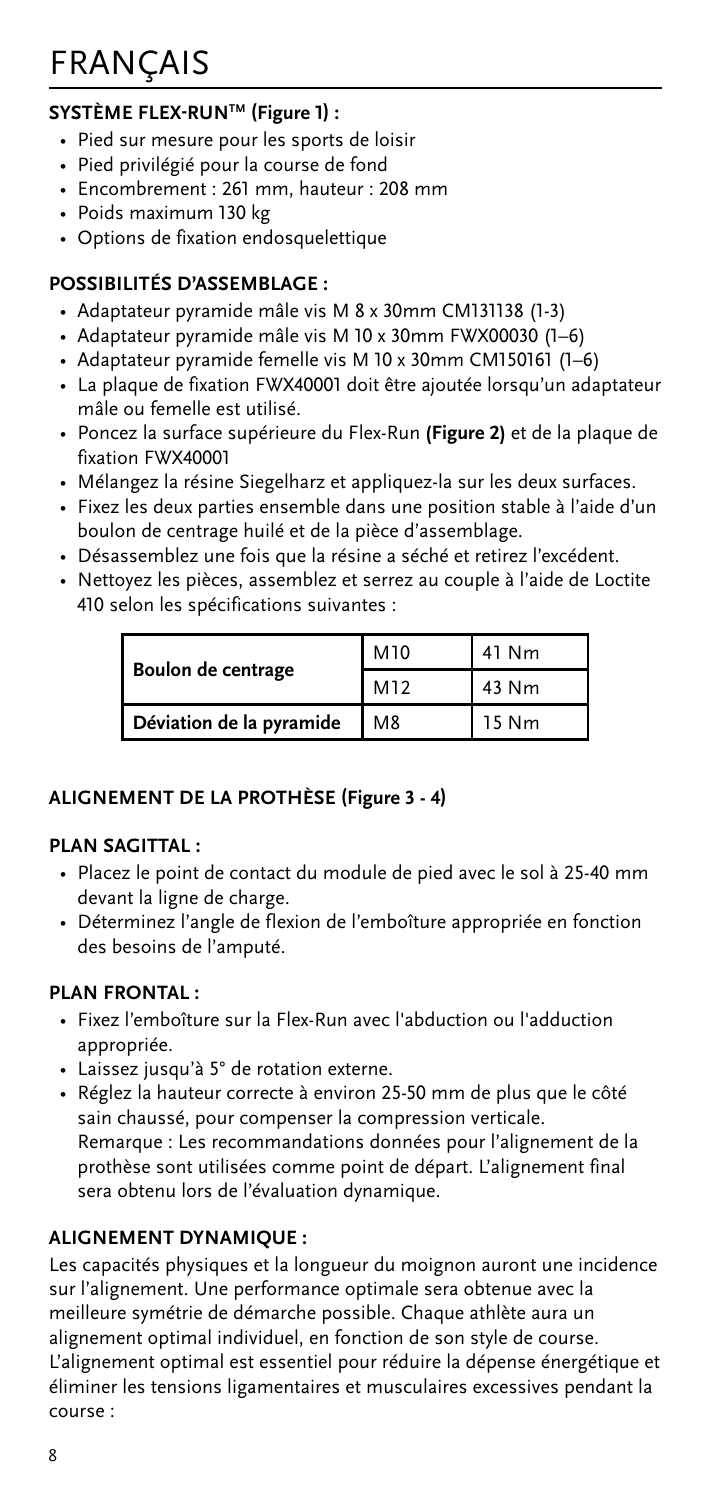- Consultez votre clinicien Össur avant d'utiliser le pied de course pour la première fois.
- Vérifiez que la symétrie de la démarche est optimale.
- La longueur de la démarche peut être affectée par le positionnement antéro-postérieur de l'emboîture au pied.
- La déformation verticale est comprise en moyenne entre 25 mm et 50 mm.

## **FIXATION DE LA SEMELLE (Figure 5 - 6) :**

- Faites glisser la semelle Nike sur le pied en vous assurant que toutes les attaches passent par-dessus le pied.
- Tirez la sangle en caoutchouc de la semelle par-dessus la fixation et glissez-la en dessous. Pour détacher la semelle, commencez par dégager la sangle de la fixation, puis faites glisser la semelle pour l'ôter du pied.
- Pour un ajustement de semelle plus serré ou pour réduire le bruit généré, fixez la semelle avec du Loctite et maintenez-la sous pression pendant 10 minutes de durcissement.

#### **DÉPANNAGE**

Assurez-vous que la pose de l'emboîture et la suspension sont optimales. La symétrie de course doit être évaluée lorsque la vitesse optimale individuelle est atteinte.

#### **SI LA DURÉE DE CHARGE DE LA PROTHÈSE EST PLUS LONGUE QUE LE CÔTÉ CONTROLATÉRAL :**

- Le module de pied est trop mou
- La prothèse est trop courte
- Le pied est aligné trop antérieurement

#### **SI LA DURÉE DE CHARGE DE LA PROTHÈSE EST PLUS COURTE :**

- Le module de pied est trop raide
- La prothèse est trop longue
- Le pied est aligné trop postérieurement

#### **CONSIDÉRATIONS CONCERNANT LES ATHLÈTES TRANSFÉMORAUX**

Le déplacement du pied en positionnement antéro-postérieur a des incidences sur la rotation pelvienne, la longueur de la démarche et la mobilité du tronc.

## **RÉSISTANT À L'EAU**

Un dispositif résistant à l'eau qui permet une utilisation dans un environnement humide et qui peut être immerger jusqu'à 1m de profondeur dans de l'eau douce, de manière temporaire (< 30 mns). Le contact avec de l'eau douce dans ces conditions ne devraient avoir aucun impact négatif. Séchez soigneusement le dispositif après tout contact avec de l'eau. Eau douce : y compris l'eau du robinet. Exclut l'eau salée et l'eau chlorée.

Les composants de la prothèse utilisés avec ce pied doivent aussi être résistants à l'eau.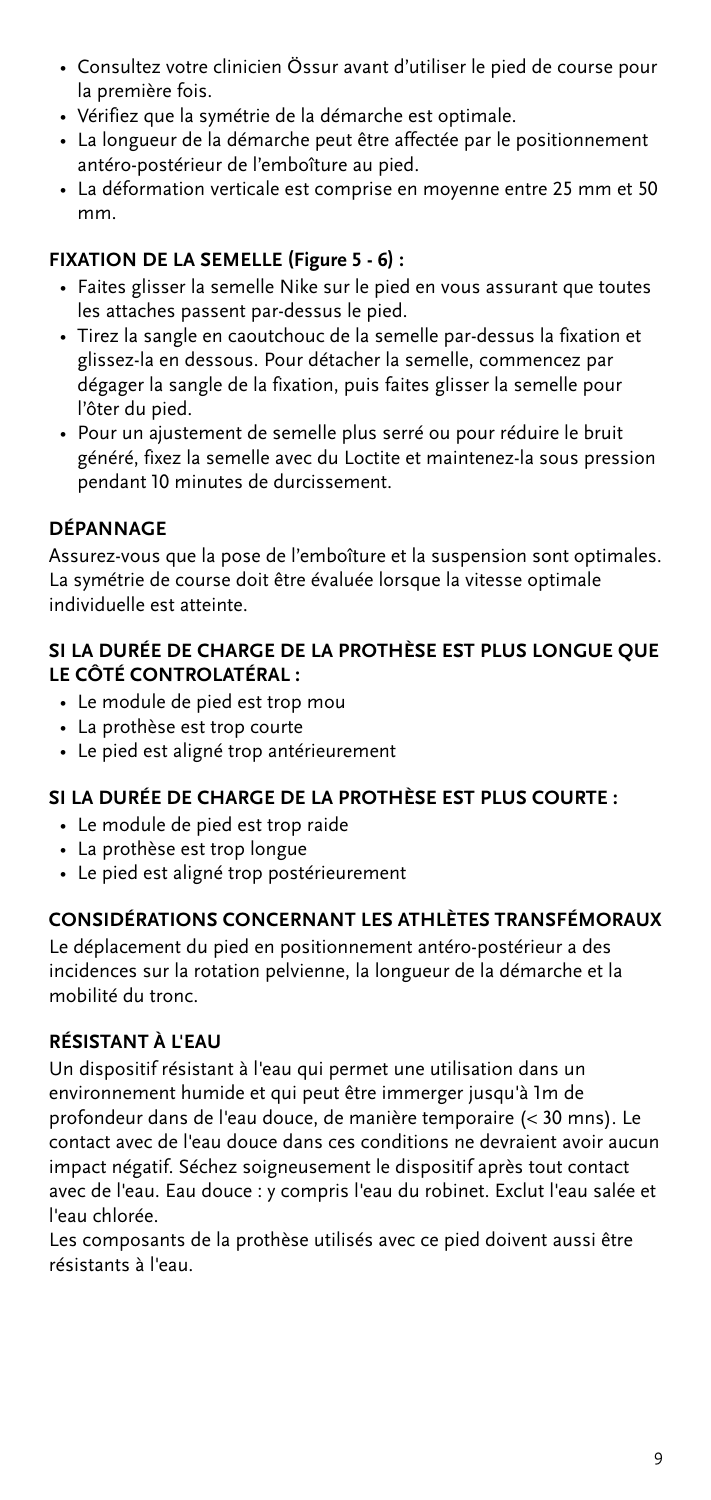# <span id="page-9-0"></span>ESPAÑOL

# **SISTEMA FLEX-RUNTM (Figura 1):**

- Pie adaptado para actividades deportivas recreativas
- Pie preferido para la carrera en distancias largas
- Altura: 261 mm, separación: 208 mm
- Peso máximo 130 kg
- Opciones de unión al endoesqueleto

# **OPCIONES DE CONECTOR:**

- Kit de adaptador para pie con pirâmide macho CM131138
- Adaptador de pirámide FWX00030 (1–6)
- Pirámide hembra CM 150161 (1–6)
- La placa de sujeción FWX40001 debe añadirse al utilizar un adaptador macho o hembra.
- Lije la superficie superior de Flex-Run **(Figura 2)** y la placa de sujeción FWX40001
- Mezcle resina sellante y aplíquela a ambas superficies
- Una ambas piezas y sujételas firmemente con una abrazadera utilizando un tornillo central engrasado y la pieza conectora
- Desmóntelo después de que la resina haya secado y recorte el sobrante
- Limpie las piezas, móntelas y aplique una fuerza de apriete utilizando Loctite 410 según las especificaciones siguientes:

| Tornillo central      | M10            | 41 Nm |
|-----------------------|----------------|-------|
|                       | M12            | 43 Nm |
| Ángulo de la pirámide | M <sub>8</sub> | 15 Nm |

# **ALINEACIÓN ESTÁTICA (Figura 3 - 4)**

# **PLANO SAGITAL:**

- Coloque el punto de contacto (con el suelo) del módulo del pie a 25–40 mm, alineado con de la línea de carga.
- Determine la flexión de encaje adecuada de acuerdo con los requisitos del amputado.

# **PLANO CORONAL:**

- Introduzca una abducción / aducción de encaje adecuada.
- Deje hasta 5° de rotación externa.
- Obtenga la altura adecuada, aproximadamente 25–50 mm más alta que el lago seguro con el calzado para compensar la compresión vertical.

Nota: Las recomendaciones para la alineación estática se utilizan como punto de comienzo. La alineación definitiva se logrará durante la evaluación dinámica.

# **ALINEACIÓN DINÁMICA**

La capacidad física y la longitud del miembro residual influirán en la alineación. Los mejores resultados se obtendrán con la mejor simetría de marchaque pueda lograrse. Cada atleta tendrá su propia alineación óptima, que depende del estilo de carrera individual. La alineación óptima es crítica para reducir el gasto energético y eliminar una tensión excesiva sobre el músculo y los ligamentos durante la carrera: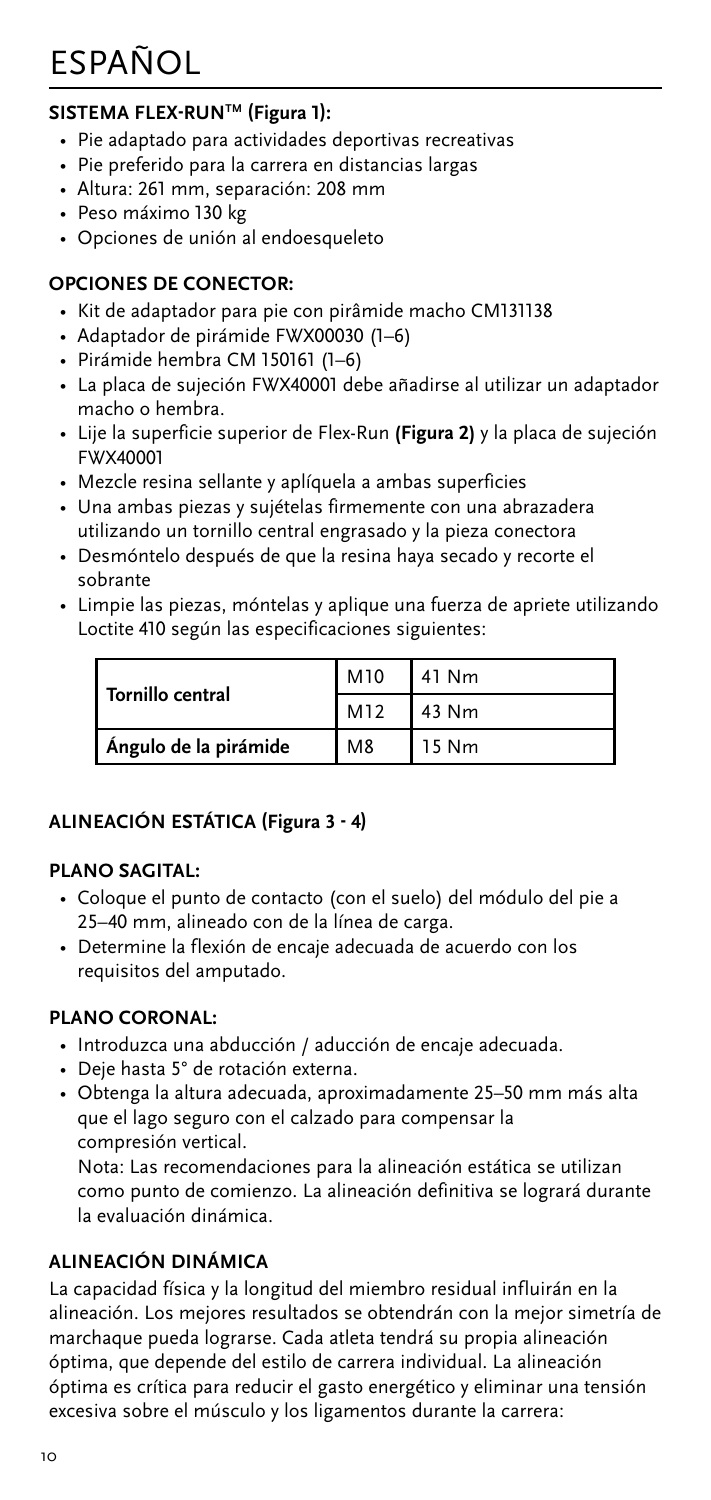- Consulte a su médico de Össur antes de usar el pie por primera vez para carrera.
- Compruebe la mejor simetría posible de la marcha.
- La longitud de la zancada puede quedar afectada por la alineación A-P y la desviación vertical del encaje al pie.
- La desviación vertical está entre 25 mm y 50 mm como media.

#### **SUJECIÓN DE LA SUELA (Figura 5 - 6)**

- Deslice la suela Nike sobre el pie y asegúrese de que todos los clips quedan situados sobre el pie.
- Tire de la correa de caucho de la suela sobre el medallón y deslícela por debajo. Al quitar la suela, comience tirando de la correa desde el medallón, y a continuación deslice la suela sacándola del pie.
- Para un ajuste más firme de la suela o para disminuir el ruido de la unión, inserte la suela y utilice Loctite en su cara interior; manténgala presionada durante 10 minutos hasta que seque por completo.

#### **RESOLUCIÓN DE PROBLEMAS**

Asegúrese de que el ajuste y suspensión del encaje son óptimos. La simetría en la carrera se debe evaluar en la fase de velocidad óptima individual.

#### *Si la duración de carga de la prótesis es mayor que en el lado contrario:*

- El módulo del pie está demasiado laxo
- La prótesis es demasiado corta
- El pie está alineado demasiado lejos hacia delante

#### *La duración de la carga de la prótesis es más corta:*

- El módulo del pie está demasiado rígido
- La prótesis es demasiado larga
- El pie está alineado demasiado lejos hacia atrás

#### **CONSIDERACIONES PARA EL ATLETA TRANSFEMORAL**

Mover el pie en posición A-P influirá en la flexión de la cadera, la longitud de la zancada y el movimiento del tronco.

#### **RESISTENTE AL AGUA**

Un dispositivo resistente al agua es apto para su uso en ambientes mojados y/o húmedos y permite la inmersión temporal (>30 minutos) de hasta 1 m en agua dulce. La exposición a agua dulce en estas circunstancias no tendrá efectos nocivos. Secar completamente después

de estar en contacto con agua dulce. Agua dulce: incluye el agua del grifo. Excluye agua salada y clorada.

Los componentes utilizados con el pie también deben ser resistentes al agua.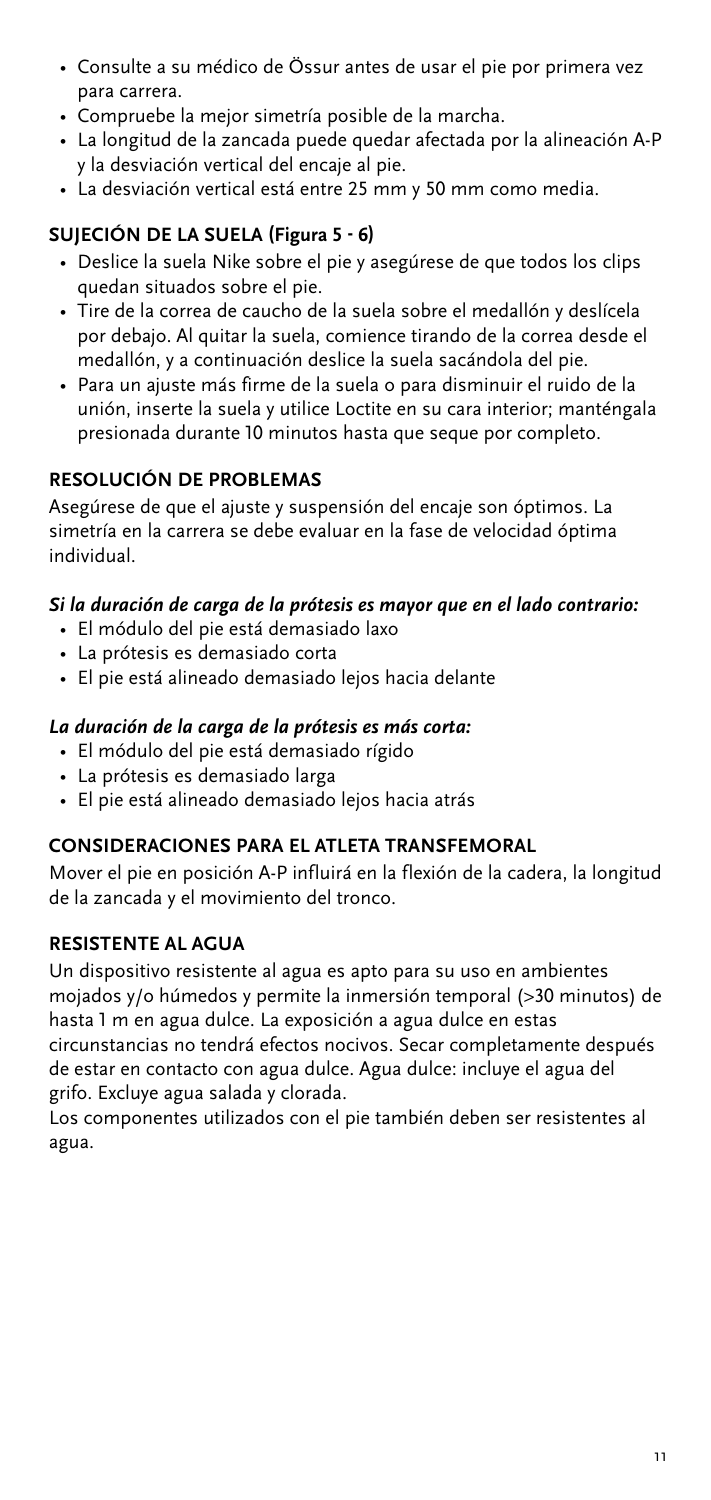# <span id="page-11-0"></span>ITALIANO

## **SISTEMA FLEX-RUNTM (Figura 1)**

- Piede personalizzato per attività sportive del tempo libero
- Piede da corsa per lunghe distanze
- Rimoziona: 261 mm, ingombro: 208 mm
- Peso massimo 130 kg
- Opzioni di fissaggio dell'endoscheletro

#### **OPZIONI DEL CONNETTORE**

- Kit giunto con piramide maschio CM131138
- Adattatore piramidale FWX00030 (1–6)
- Piramide femmina CM 150161 (1–6)
- La piastra di fissaggio FWX40001 deve essere aggiunta usando l'adattatore maschio o femmina.
- Rendere ruvida la superficie superiore del Flex-Run **(Figura 2)** e della piastra di fissaggio FWX40001
- Miscelare Siegelharz e applicare a entrambe le superfici
- Incollare entrambe le parti insieme e fissarle in posizione sicura usando un bullone centrale ingrassato e la parte del connettore
- Smontare dopo che la resina si è consolidata e rifilare la quantità in eccesso
- Pulire le parti, montare e stringere usando Loctite 410 secondo le seguenti specifiche:

| <b>Bullone centrale</b>       | M10            | 41 Nm |
|-------------------------------|----------------|-------|
|                               | M12            | 43 Nm |
| Angolazione della<br>piramide | M <sub>8</sub> | 15 Nm |

#### **ALLINEAMENTO A BANCO (Figura 3 - 4)**

#### **PIANO SAGITTALE**

- Collocare il punto di contatto di terra del modulo del piede a 25–40 mm in linea con la linea di carico.
- Stabilire l'idonea flessione dell'invasatura in base ai requisiti dell'amputato.

#### **PIANO CORONALE**

- Introdurre l'abduzione/adduzione dell'invasatura appropriata.
- Fare in modo che vi sia una rotazione esterna fino a 5°.
- Raggiungere la corretta altezza di circa 25–50 mm superiore al lato sano con la scarpa per compensare la compressione verticale. Nota: i consigli per l'allineamento a banco si usano come punto di partenza. L'allineamento definitivo dovrà essere ottenuto durante la valutazione dinamica.

#### **ALLINEAMENTO DINAMICO**

L'abilità fisica e la lunghezza dell'arto residuo si ripercuoteranno sull'allineamento. Le prestazioni ottimali saranno raggiunte con la migliore simmetria del passo che sia possibile ottenere. Ogni atleta avrà il proprio allineamento ottimale che dipende dallo stile di corsa individuale. L'allineamento ottimale è fondamentale al fine di ridurre il dispendio di energia ed eliminare l'eccessiva sollecitazione dei muscoli e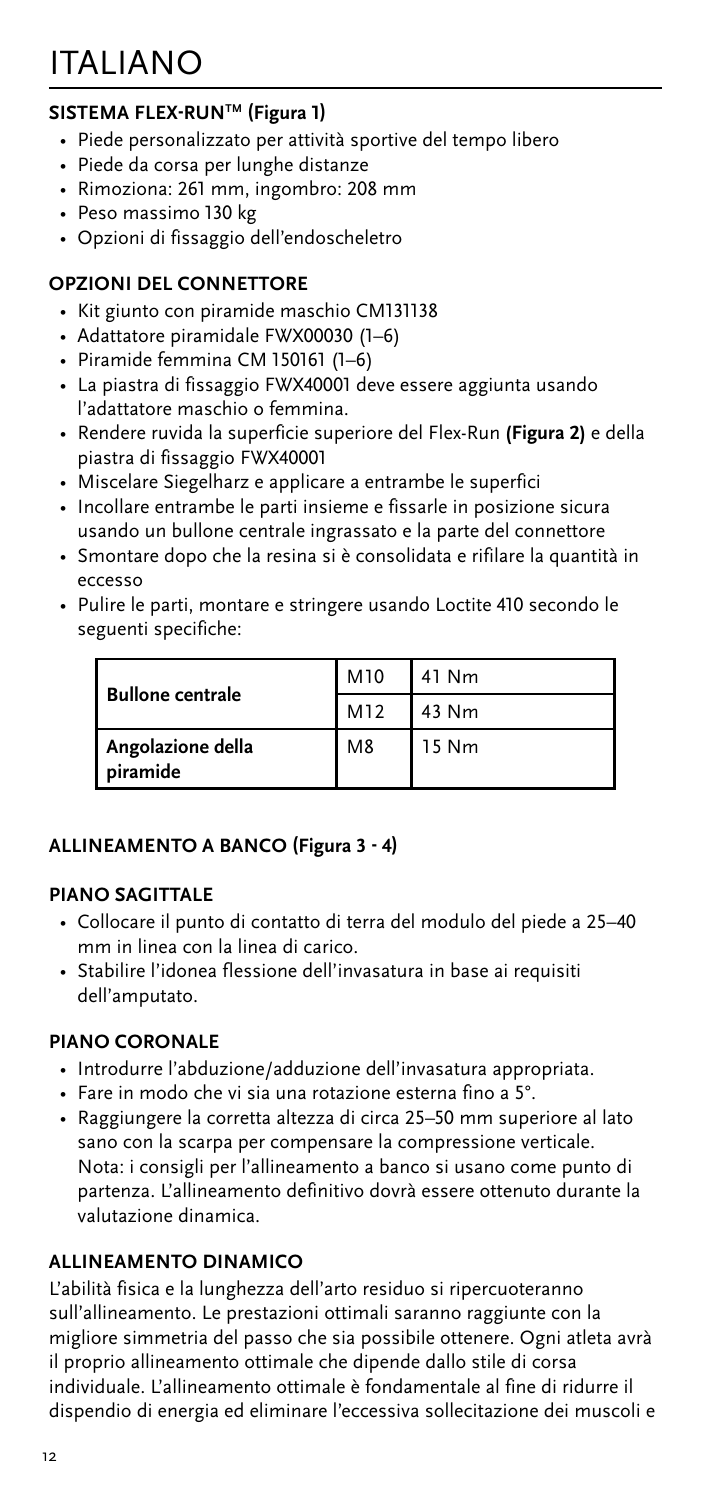dei legamenti durante la corsa:

- Prima di usare il piede da corsa per la prima volta, consultare il medico Össur.
- Controllare la simmetria ottimale del passo.
- La lunghezza del passo può essere influenzata dall'allineamento A-P e dalla deflessione verticale invasatura/piede.
- La deflessione verticale è in media tra 25 mm e 50 mm.

## **FISSAGGIO DELLA SUOLA (Figura 5 - 6)**

- Far scivolare la suola Nike sul piede e accertarsi che tutti i fermagli vadano a collocarsi sopra il piede.
- Tirare la cinghia in gomma della suola sopra il medaglione e farla scorrere al di sotto. Quando si stacca la suola, iniziare tirando la cinghia lontano dal medaglione, poi far scivolare la suola dal piede.
- Per una maggiore tenuta della suola o per ridurre il rumore dell'inserto sigillato all'interno della suola con Loctite, lasciar solidificare per 10 minuti applicando una pressione.

## **RICERCA GUASTI**

Accertarsi che l'innesto dell'invasatura e della sospensione siano perfetti. La simmetria durante la corsa deve essere valutata nella singola fase di velocità ottimale.

#### *Se la durata del carico della protesi supera quella del lato controlaterale:*

- Il modulo del piede è troppo morbido
- La protesi è troppo corta
- Il piede è allineato anteriormente troppo lontano

#### *Se la durata del carico della protesi è più breve:*

- Il modulo del piede è troppo rigido
- La protesi è troppo lunga
- Il piede è allineato posteriormente troppo lontano

#### **CONSIDERAZIONI SUGLI ATLETI CON AMPUTAZIONE TRANSFEMORALE**

Spostando il piede in posizione A-P si influenzeranno la flessione dell'anca, la lunghezza del passo e il movimento del tronco.

#### **RESISTENTE ALL'ACQUA**

Un dispositivo resistente all'acqua consente l'uso in un ambiente bagnato e/o umido nonché la sommersione temporanea (< 30 min.) in acqua dolce fino a 1 m. L'esposizione all'acqua dolce in queste circostanze non avrà alcun effetto dannoso. Asciugare bene dopo il contatto con l'acqua dolce. Acqua dolce: comprende l'acqua del rubinetto. Esclude l'acqua salata o addizionata di cloro.

I componenti utilizzati a contatto del piede devono essere resistenti all'acqua.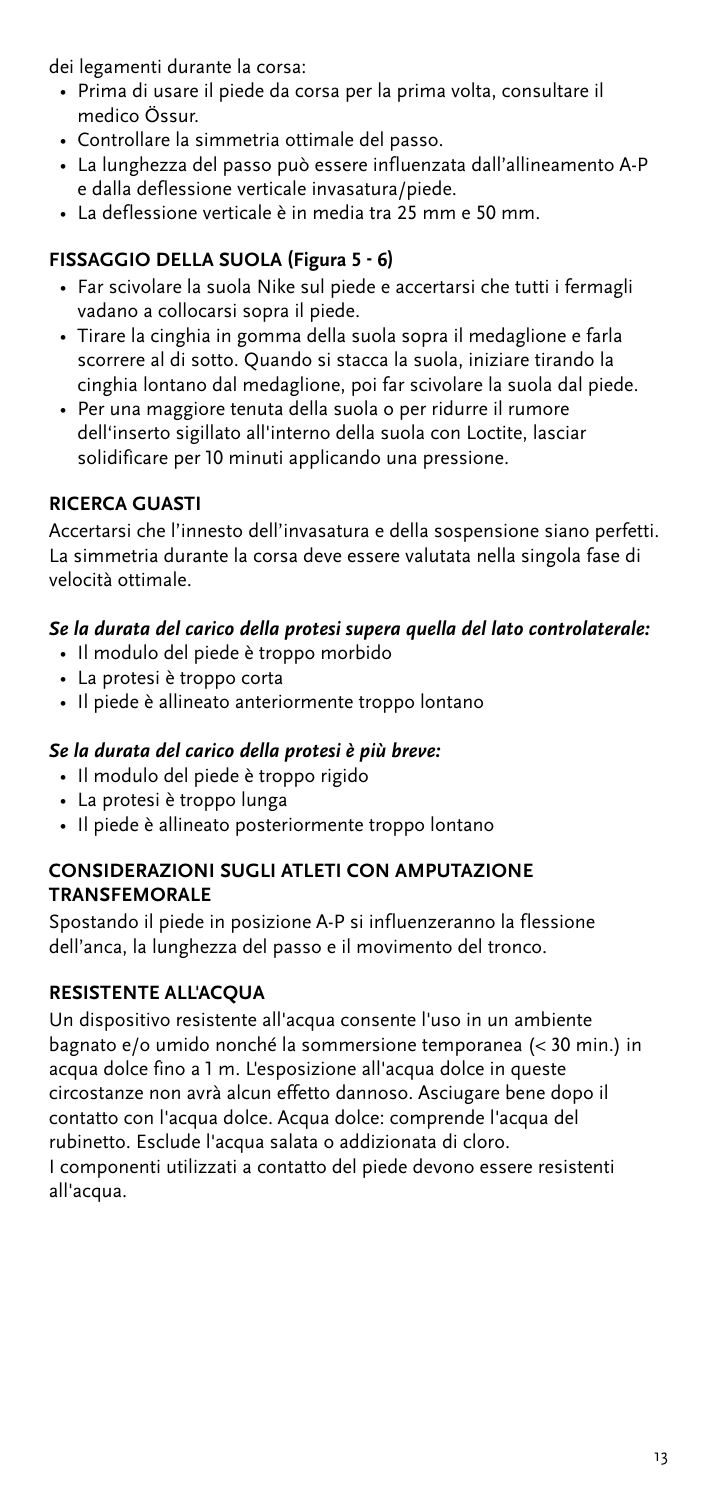#### <span id="page-13-0"></span>**FLEX-RUNTM SYSTEM (Figur 1):**

- Den individuelt fremstillede fod til rekreative sportsaktiviteter
- Foretrukne fod til langdistanceløb
- Byggehøjde: 261 mm, frihøjde: 208 mm
- Maksimumvægt 130 kg
- Muligheder for endoskeletal fastgørelse

#### **VALG AF ADAPTER:**

- Han pyramide fod adapter sæt CM131138
- Pyramide-adapter FWX00030 (1–6)
- Hun-pyramide CM 150161 (1–6)
- Fastgørelsespladen FWX40001 skal tilføjes, når du bruger han- eller hun-adapter.
- Gør oversiden ru på Flex-Run **(Figur 2)** og fastgørelsespladen FWX40001
- Bland Siegelharzen, og påfør den på begge overflader
- Hold begge dele sammen i en fastspændt position ved hjælp af en indsmurt centermøtrik og adapterdelen
- Skil dem ad igen, når siegelharzen har sat sig, og fjern det overskydende materiale
- Rengør delene, saml dem, og anvend Loctite 410 med et drejningsmoment efter følgende specifikationer:

| Centermøtrik                  | M <sub>10</sub> | 41 Nm |
|-------------------------------|-----------------|-------|
|                               | M <sub>12</sub> | 43 Nm |
| Pyramidens indstillingsskruer | M8              | 15 Nm |

#### **BÆNKOPSTILLING (Figur 3 - 4)**

#### **DET SAGITTALE PLAN:**

- Placer fodmodulets kontaktpunkt med overfladen 25–40 mm på linje med belastningslinjen.
- Bestem den relevante hylsterfleksion alt efter den amputeredes behov.

#### **DET KORONALE PLAN:**

- Indstil passende hylsterabduktion/-adduktion
- Giv plads til maks. 5° ekstern rotation.
- Opnå den rette højde ca. 25–50 mm længere end den raske side med skoen på for at kompensere for vertikal komprimering. Bemærk: De anbefalede bænkopstillinger anvendes som udgangspunkt. Den endelige tilpasning vil ske under en dynamisk vurdering.

#### **DYNAMISK INDSTILLING**

Den fysiske formåen og længden af amputationsstumpen vil resultere i forskellige indstillinger. De bedste resultater opnås ved bedst mulige symmetriske gang. Hver atlet har sin egen optimale indstilling, som afhænger af den enkeltes løbestil. Optimal indstilling er afgørende for at mindske energiforbruget og eliminere overdreven belastning af muskler og ledbånd under løb:

- Rådfør dig med din kliniker hos Össur, inden du anvender løbefoden for første gang.
- Find frem til den bedst mulige symmetriske gang.
- Skridtlængden kan påvirkes af A-P-indstillingen og den lodrette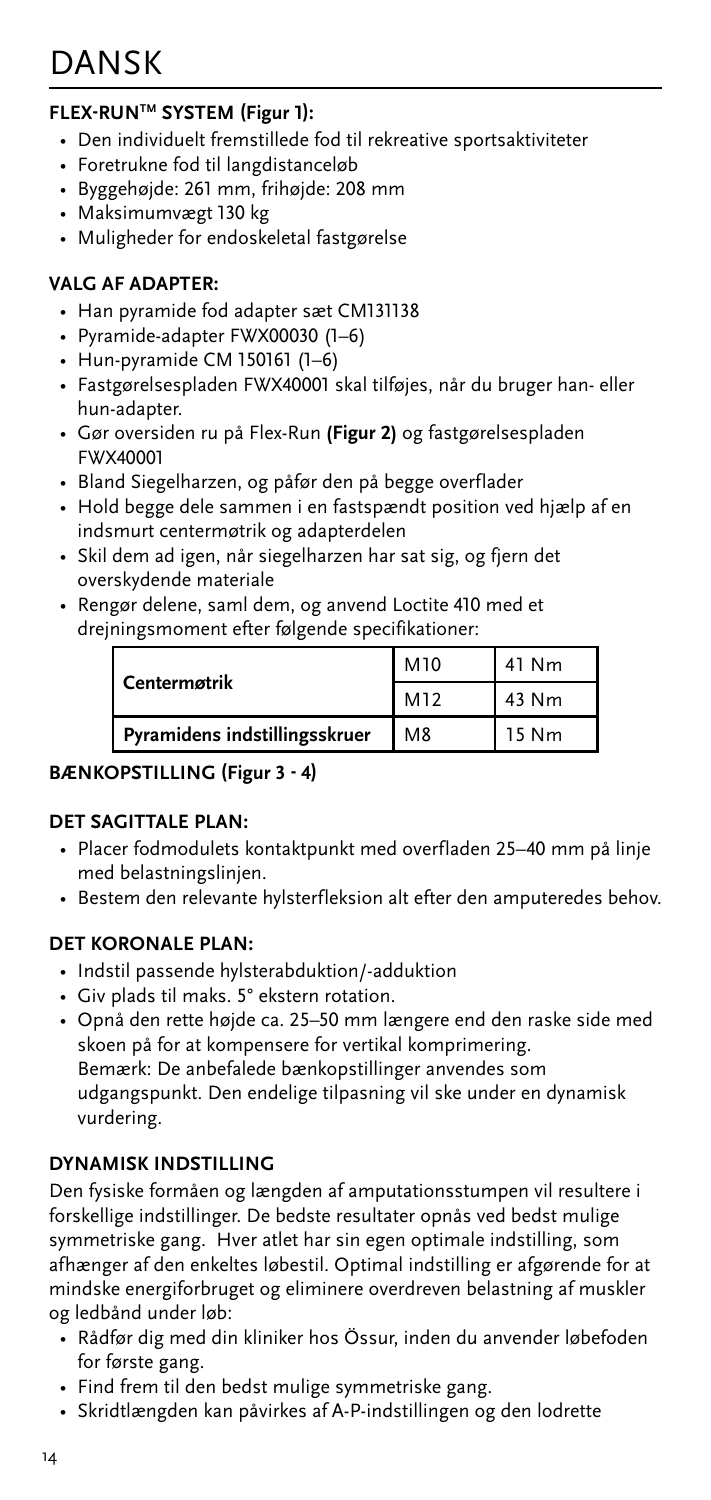kompression af hylster og fod.

• Den lodrette kompression er i gennemsnit på mellem 25 mm og 50 mm.

## **FASTGØRELSE AF SÅL (Figur 5 - 6)**

- Sæt Nike-sålen på foden og sørg for, at alle klips går hen over foden.
- Træk sålens gummirem hen over medaljonen, og før den ind under. Når du tager sålen af, skal du starte med at trække stroppen væk fra medaljonen, og derefter glide sålen af foden.
- For en tættere tilpasning af sålen eller for at reducere støj, fastgør den indvendige sål ved hjælp af Loctite, hold under pres i 10 minutter.

### **PROBLEMLØSNING**

Sørg for, at hylsterets tilpasning og affjedring er ideel. Symmetrien under løb bør vurderes i den optimale individuelle hastighedfase.

#### *Hvis varigheden af belastningen af protesen er længere end på den kontralaterale side:*

- Er fodmodulet for blødt
- Er protesen for kort
- Er foden indstillet for langt anteriort

#### *Hvis varigheden af belastningen af protesen er kortere:*

- Er fodmodulet for stift
- Er protesen for lang
- Er foden indstillet for langt posteriort

#### **TRANSFEMORALE ATLETISKE OVERVEJELSER**

Bevægelse af foden i A-P-positionen vil påvirke hoftens fleksion, skridtlængden og kroppens bevægelser.

#### **VANDTÆT**

En vandtæt enhed tillader brug i et vådt og/eller fugtigt miljø og midlertidig (<30 min.) neddykning på op til 1 meter i ferskvand. Udsættelse for ferskvand under disse omstændigheder har ingen skadelig virkning. Tør grundigt efter kontakt med ferskvand. Ferskvand: Omfatter også postevand. Eksklusiv salt- og klorvand.

De komponenter, der anvendes sammen med foden, skal også være vandtætte.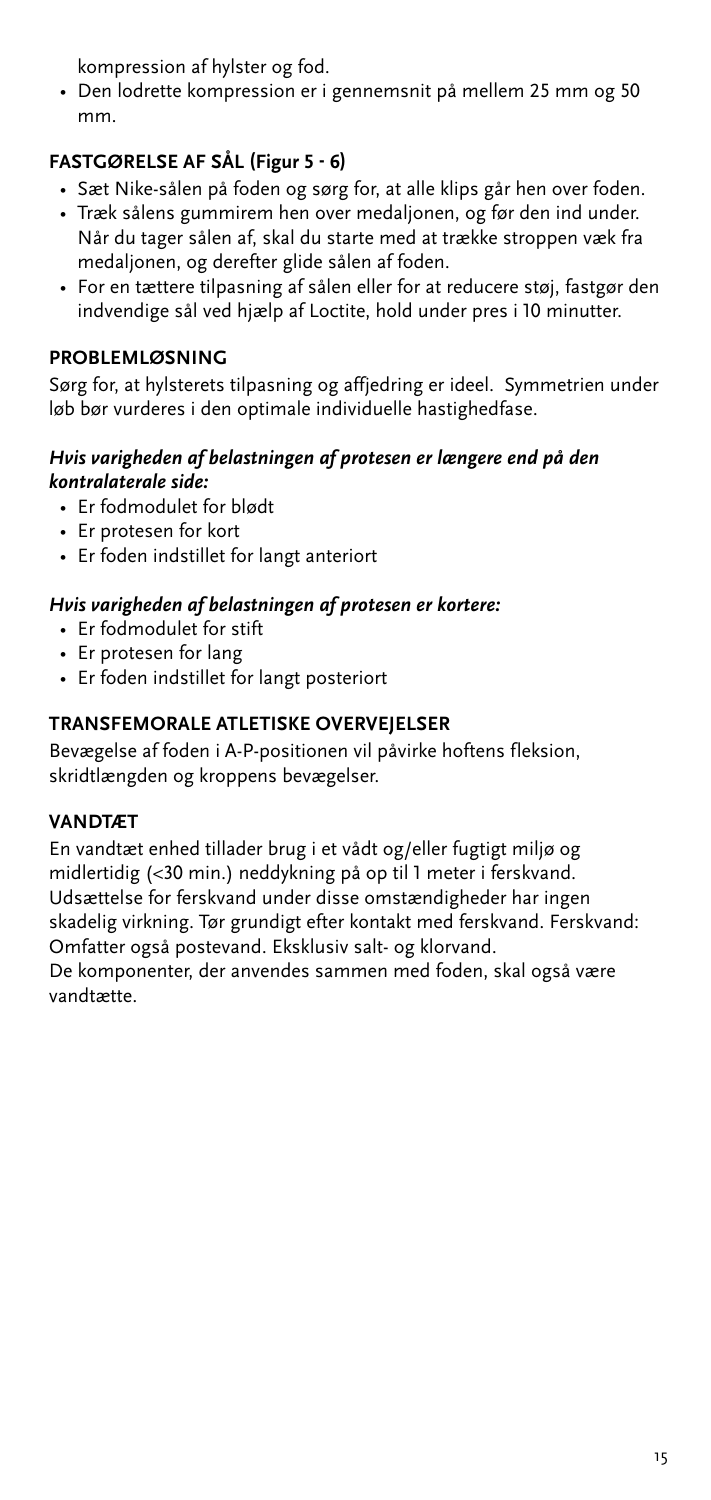# <span id="page-15-0"></span>SVENSKA

### **FLEX-RUNTM-SYSTEM (Figur 1):**

- Specialfot för motion och friskvård
- Rekommenderad fot för långdistanslöpning
- Bygghöjd: 261 mm, fri höjd 208 mm
- Högsta vikt 130 kg
- Endoskelettala anslutningsalternativ

#### **ANSLUTNINGSALTERNATIV:**

- Han Pyramid Fot Adapter Set CM131138
- Pyramidadapter FWX00030 (1–6)
- Honpyramid CM 150161 (1–6)
- Fästplattan FWX40001 krävs när man använder han- eller honadapter.
- Rugga upp ovansidan på Flex-Run **(Figur 2)** och fästplattan FWX40001
- Blanda Siegelharts och applicera på båda ytorna
- Fäst ihop de båda delarna ordenligt med hjälp av en smörjd mittbult och anslutningsdelen. Smörj in mittbulten och dra ihop delarn med mutter och bricka
- Ta isär enheten när hartset har härdat och rensa bort överskottsrester.
- Rengör delarna, lägg på Loctite 410 montera ihop delarna och dra åt enligt följande specifikationer:

| Mittbult        | M10            | 41 Nm |
|-----------------|----------------|-------|
|                 | M12            | 43 Nm |
| Pyramidvinkling | M <sub>8</sub> | 15 Nm |

#### **BÄNKINRIKTNING (Figur 3 - 4)**

#### **DET SAGITTALA PLANET:**

- Placera fotmodulens markkontaktpunkt 25–40 mm framför belastningslinjen.
- Ställ in lämplig flexion av hylsan enligt patientens behov.

#### **FRONTALPLANET:**

- Ställ in lämplig abduktion/adduktion för hylsan.
- Ge hylsan 5° extern rotation.
- Ställ in lämplig höjd ungefär 25–50 mm längre än den friska sidan med sko för att kompensera för vertikal kompression. OBS! Rekommendationerna för bänkinriktning ska användas som utgångspunkt. Den slutliga anpassningen kommer att göras under den dynamiska justeringen.

#### **DYNAMISK JUSTERING**

Justeringen beror på benstumpens fysiska förmåga och längd. Bästa prestanda uppnås vid d bästa möjliga gångsymmetri.Varje användare har sin egen optimala justering som beror på hans eller hennes löpstil.

Optimal justering är av yttersta vikt för att minska energiförbrukningen och undvika stor belastning på muskler och ligament under löpning:

- Rådgör med din Össur-specialist innan du använder foten för första gången.
- Kontrollera att gången är så symmetrisk som möjligt.
- Steglängden kan påverkas genom A-P-inriktningen och den vertikala deflektionen mellan hylsa och fot.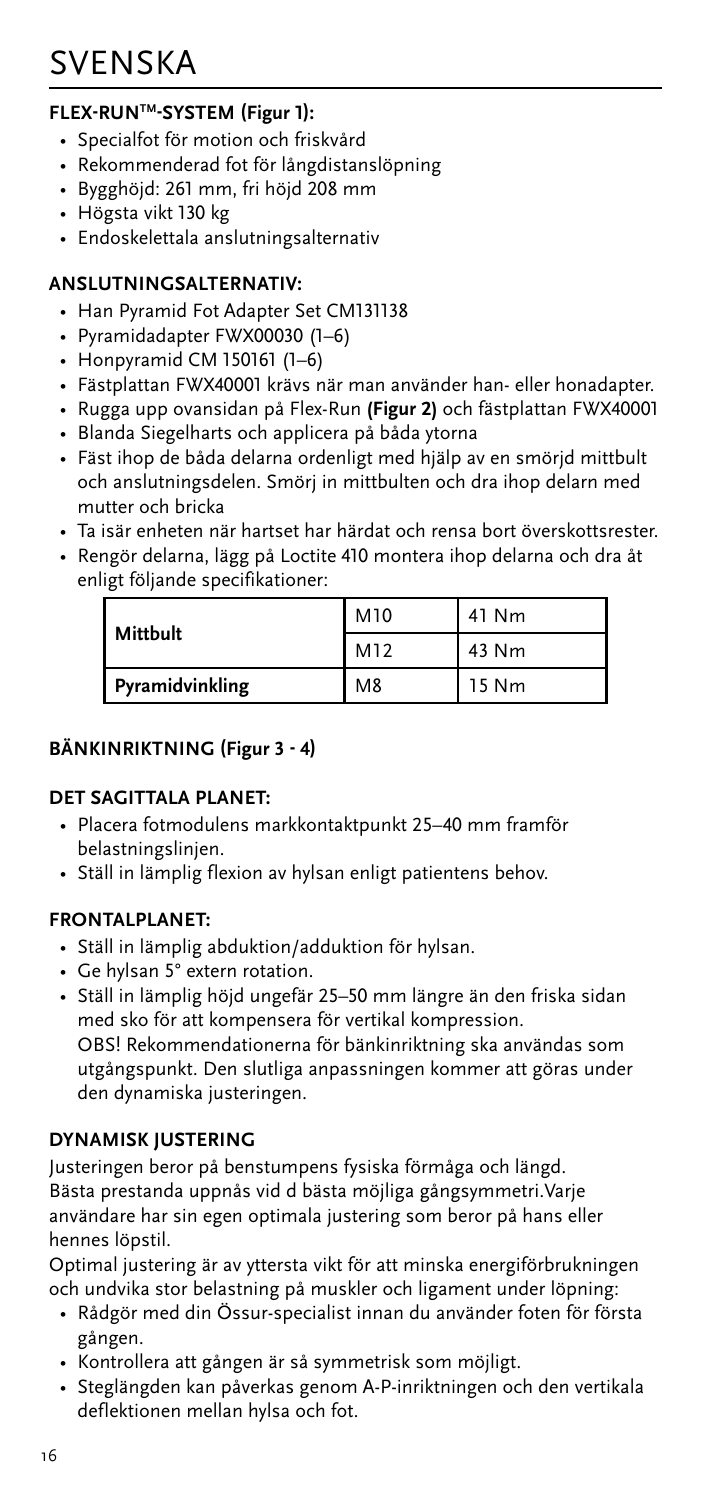• Den vertikala deflektionen är i genomsnitt mellan 25 mm och 50 mm.

#### **FÄSTNING AV SULAN (Figur 5 - 6)**

- Dra på Nike-sulan på foten och se till att alla snörhål ligger på ovansidan av foten.
- Dra sulans gummistropp över snörningenoch för in den under snörningen. När sulan ska tas bort börjar man med att dra bort gummistroppen från snörningen. Därefter kan sulan dras bort från foten.
- För bättre passform på sulan eller för att minska oljud, fäst innersulan med Loctite. Håll den under tryck i 10 minuter medan det härdas.

#### **FELSÖKNING**

Se till att hylsans passform och fjädring är optimala. Löpningens symmetri ska bedömas vid den enskilde användarens normala löphastighet.

#### *Om belastningstiden på protesen är längre än på den motsatta sidan:*

- Fotmodulen är för mjuk
- Protesen är för kort
- Foten sitter för långt fram

#### *Belastningen på protesen är kortare:*

- Fotmodulen är för styv
- Protesen är för lång
- Foten sitter för långt bak

#### **ATT TÄNKA PÅ FÖR TRANSFEMORALA BRUKARE**

Om foten flyttas i A-P-position påverkas höftens flexion, steglängden och bålrörelsen.

#### **VATTENTÄT**

Ett vattentät enhet som kan användas i våta och/eller fuktiga miljöer, samt tillfällig nedsäkning i sötvatten (ner till 1 m djup i högst 30 min). Exponering för färskvatten under dessa omständigheter bör inte ha någon skadlig effekt på enheten. Torka noggrant av produkten efter kontakt med sötvatten. Sötvatten: Inkluderar kranvatten. Exkluderar salt och klorerat vatten.

De komponenter som används med foten måste också vara vattentäta.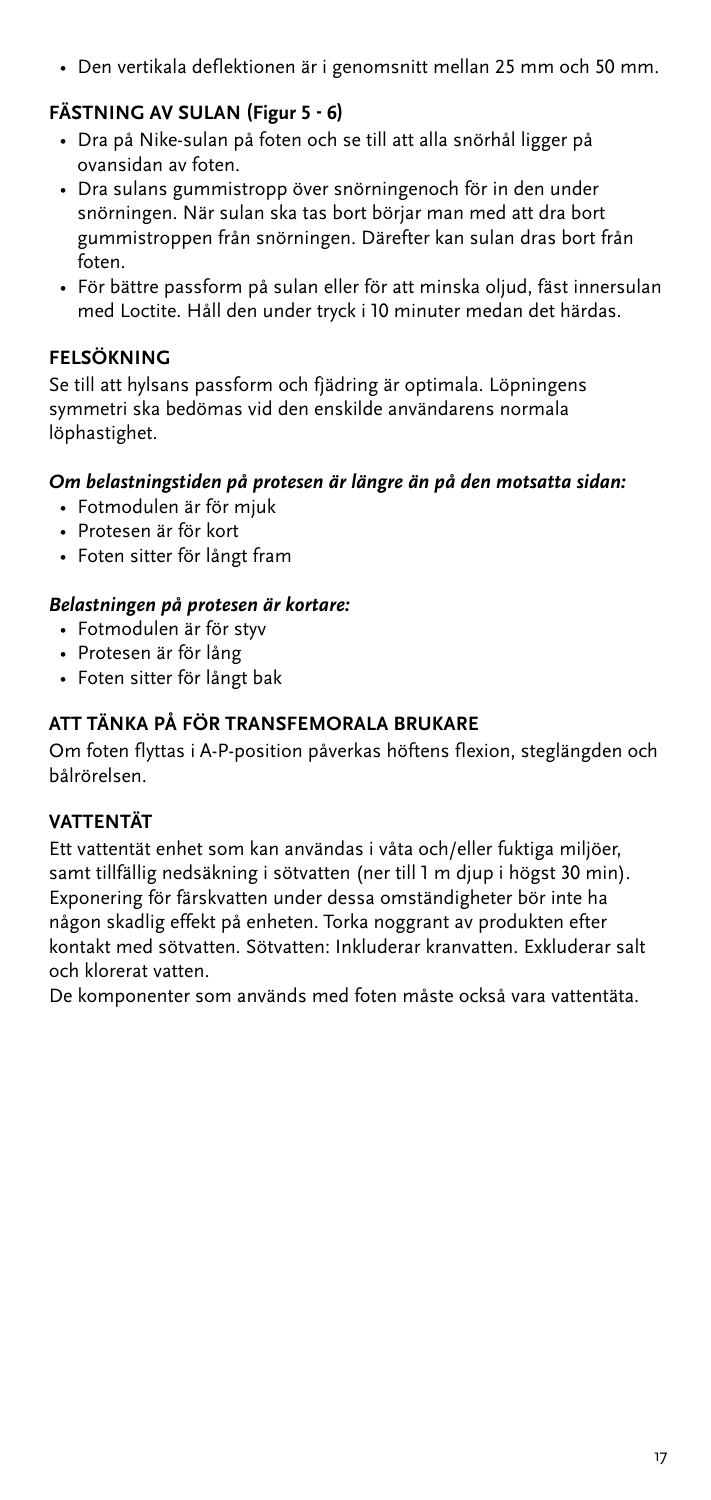# <span id="page-17-0"></span>NEDERLANDS

## **FLEX-RUNTM SYSTEEM (Afbeelding 1):**

- Op maat gemaakte voet voor recreatieve sportactiviteiten
- Beste loopvoet voor lange afstanden
- Inbouwhoogte: 261 mm, speling 208 mm
- Maximum gewicht 130 kg
- Endoskeletale bevestigingsopties

#### **CONNECTOROPTIES:**

- Mannelijke piramide voet adapter set CM131138
- Piramide adapter FWX00030 (1–6)
- Vrouwelijke piramide CM 150161 (1–6)
- Bevestigingsplaat FWX40001 moet worden toegevoegd bij gebruik van de mannelijke of vrouwelijke adapter.
- Maak het bovenoppervlak van Flex-Run **(Afbeelding 2)** en de bevestigingsplaat FWX40001 ruw.
- Meng Siegelharz en breng deze aan beide oppervlakken aan
- Bevestig beide delen stevig aan elkaar door gebruik te maken van een gesmeerde centreerbout en het connectordeel
- Demonteren na uitharden van de hars en overtollige hars weghalen
- Reinig de onderdelen en monteer ze met Loctite 410 door toepassing van volgende aandraaimomenten:

|              | M10            | 41 Nm |
|--------------|----------------|-------|
| Centreerbout | M12            | 43 Nm |
| Piramidehoek | M <sub>8</sub> | 15 Nm |

#### **UITLIJNING VOETBLAD (Afbeelding 3 - 4)**

#### **SAGITTAALVLAK:**

- Plaats het grondcontactpunt van de voetmodule 25–40 mm in het verlengde van de belastingslijn.
- Bepaal de geschikte kokerflexie volgens de eisen van de geamputeerde.

### **CORONAAL VLAK:**

- Breng de geschikte kokerabductie/-adductie aan
- Laat tot 5° externe rotatie toe.
- Stel de geschikte hoogte ongeveer 25–50 mm langer in dan de gezonde zijde met schoen om te compenseren voor verticale compressie.

Opmerking: De aanbevelingen voor uitlijning van het voetblad zijn bedoeld als startpunt. De definitieve uitlijning zal tijdens de dynamische vaststelling worden uitgevoerd.

#### **DYNAMISCHE UITLIJNING**

Fysieke geschiktheid en lengte van de restledemaat zullen een andere uitlijning tot gevolg hebben. De beste prestaties kunnen worden bereikt door een zo goed mogelijke gangsymmetrie na te streven. Elke atleet zal zijn/haar persoonlijke optimale uitlijning hebben die afhankelijk is van de individuele loopstijl. Optimale uitlijning is cruciaal om het energieverbruik te verminderen en overmatige belasting van spieren en ligamenten tijdens het lopen te vermijden: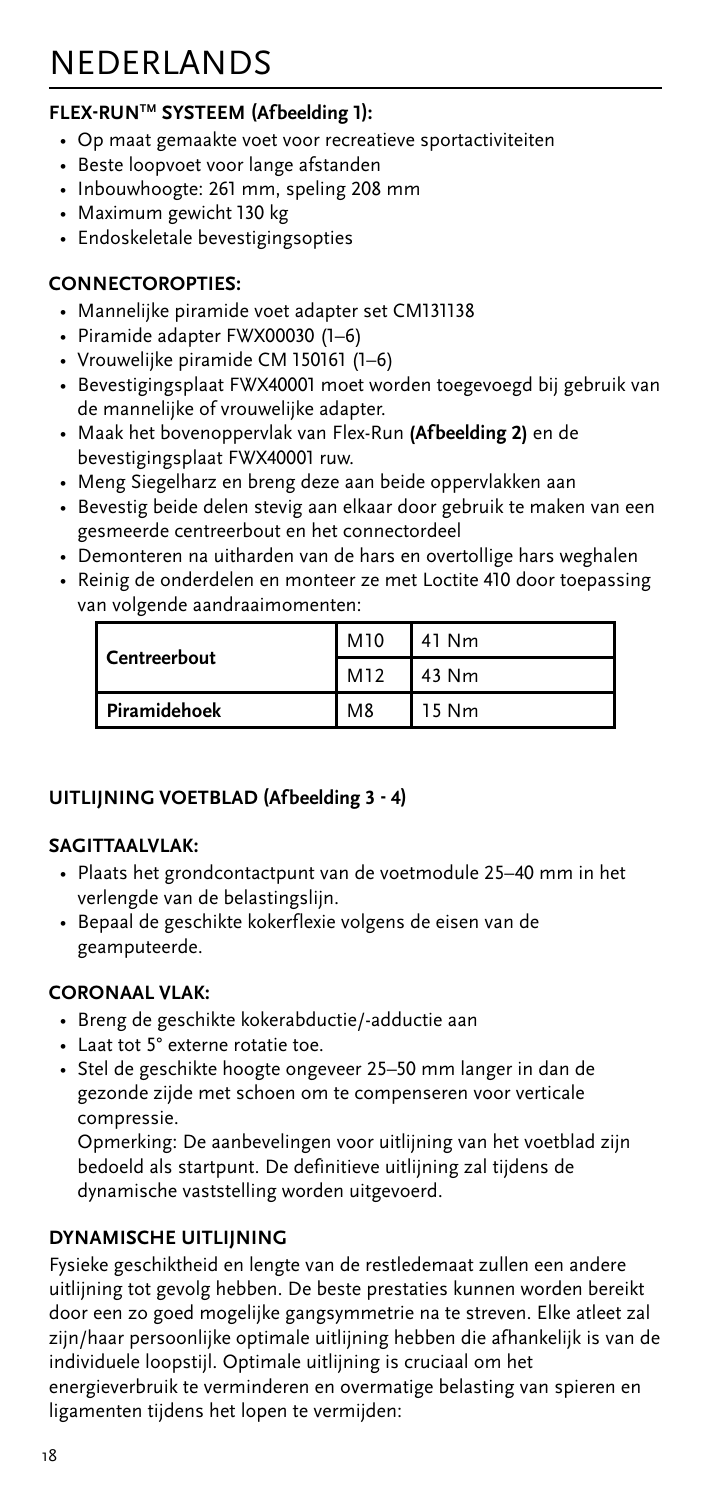- Neem contact op met de klinisch specialist van Össur voordat u de loopvoet voor het eerst gebruikt.
- Controleer op beste gangsymmetrie.
- Paslengte kan worden beïnvloed door A-P uitlijning en verticale deflectie koker naar voet.
- Verticale deflectie is gemiddeld tussen 25 mm en 50 mm.

#### **BEVESTIGING VAN DE ZOOL (Afbeelding 5 - 6)**

- Schuif de Nike zool op de voet en zorg ervoor dat alle clips over de voet gaan.
- Trek de rubberband van de zool over het medaillon en schuif het eronder. Begin tijdens het losmaken van de zool met de band van het medaillon te trekken en schuif de zool dan van de voet.
- Voor een meer aansluitende pasvorm van de zool of om lawaai te verminderen, het inlegstuk in de zool hechten met Loctite. Gedurende 10 minuten samendrukken voor uitharding.

#### **PROBLEMEN OPLOSSEN**

Zorg ervoor dat de pasvorm en ophanging van de koker ideaal zijn. Symmetrie tijdens het lopen moet worden vastgesteld in de optimale individuele snelheidsfase.

#### *Als de belastingsduur van de prothese langer is dan de contralaterale zijde:*

- Voetmodule is te zacht
- Prothese is te kort
- Voet is te ver naar voren uitgelijnd

#### *Belastingsduur van de prothese is korter:*

- Voetmodule is te stijf
- Prothese is te lang
- Voet is te ver naar achteren uitgelijnd

#### **OVERWEGINGEN VOOR TRANSFEMORALE ATLEET**

Bewegen van de voet in de A-P positie zal de heupflexie, paslengte en rompbeweging beïnvloeden.

#### **WATERBESTENDIG**

Een waterbestendig apparaat staat gebruik toe in een natte en / of vochtige omgeving en tijdelijke (<30 min.) onderdompeling tot 1 m in zoetwater. Blootstelling aan zoetwater onder deze omstandigheden zal geen schadelijke gevolgen hebben. Goed afdrogen na contact met zoetwater. Zoetwater: Inclusief leidingwater. Exclusief zout en chloorwater.

De onderdelen die worden gebruikt met de voet moeten ook waterbestendig zijn.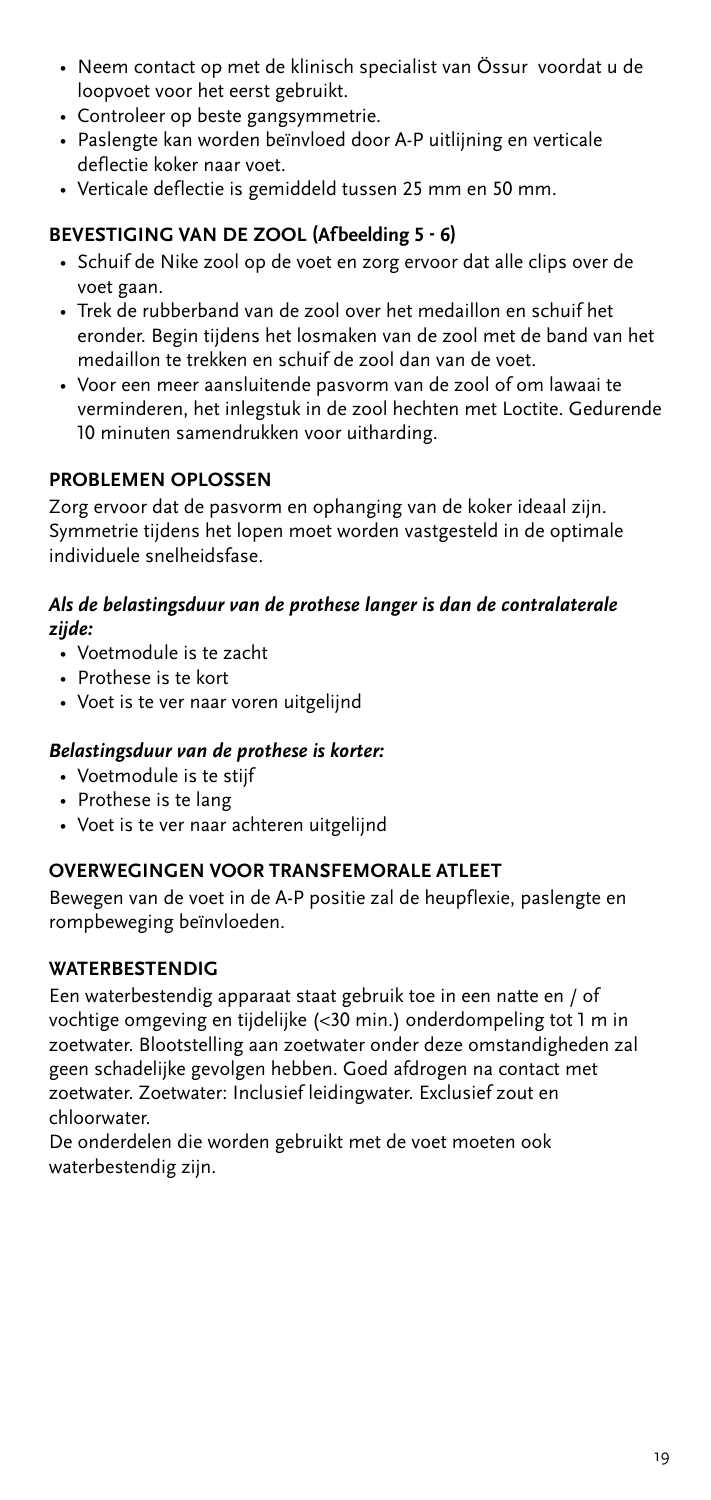# <span id="page-19-0"></span>PORTUGUÊS

## **SISTEMA FLEX-RUNTM (Figura 1):**

- Pé adaptado para actividades desportivas recreativas
- Pé preferido para corridas de longa distância
- Altura: 261 mm, espaço livre de 208 mm
- Peso máximo de 130 kg
- Opções de fixação endoesquelética

#### **OPÇÕES DE CONEXÃO:**

- Kit de adaptador para pé com pirâmide macho CM131138
- Adaptador piramidal FWX00030 (1–6)
- Pirâmide fêmea CM 150161 (1–6)
- A placa de fixação FWX40001 tem de ser adicionada quando é utilizado um adaptador macho ou fêmea.
- Torne a superfície superior do Flex-Run **(Figura 2)** e a placa de fixação FWX40001 ásperas
- Misture Siegelharz e aplique em ambas as superfícies
- Ligue ambas as partes na posição segura, utilizando um parafuso de centragem lubrificado e a parte conectora
- Desmonte depois de a resina ter endurecido e elimine os excedentes
- Limpe as peças, monte e aperte utilizando Loctite 410, conforme as seguintes especificações:

|                       | M10 | 41 Nm |
|-----------------------|-----|-------|
| Parafuso de centragem | M12 | 43 Nm |
| Angulação da pirâmide | M8  | 15 Nm |

#### **ALINHAMENTO DA BANCADA (Figura 3 - 4)**

#### **PLANO SAGITAL:**

- Coloque o ponto de contacto com o solo do módulo de pé 25–40 mm alinhado com a linha de carga.
- Determine a flexão de encaixe adequada, de acordo com os requisitos do amputado.

### **PLANO FRONTAL:**

- Introduza uma abdução/adução adequada do encaixe.
- Permita uma rotação externa até 5º.
- Obtenha a altura adequada com aproximadamente mais 25–50 mm de altura do que o pé saudável com sapato, para compensar a compressão vertical.

Nota: As recomendações para alinhamento da bancada são utilizadas como ponto de partida. O alinhamento definitivo será obtido durante a avaliação dinâmica.

## **ALINHAMENTO DINÂMICO**

A capacidade física e o comprimento do membro residual afectarão o alinhamento. O melhor desempenho será obtido com a melhor simetria de marcha possível. Cada atleta terá o seu próprio alinhamento óptimo, que depende do estilo de corrida individual. O alinhamento óptimo é decisivo para reduzir a energia despendida e eliminar tensões excessivas em músculos e ligamentos durante a corrida:

• Consulte um profissional de saúde Össur antes de utilizar o pé para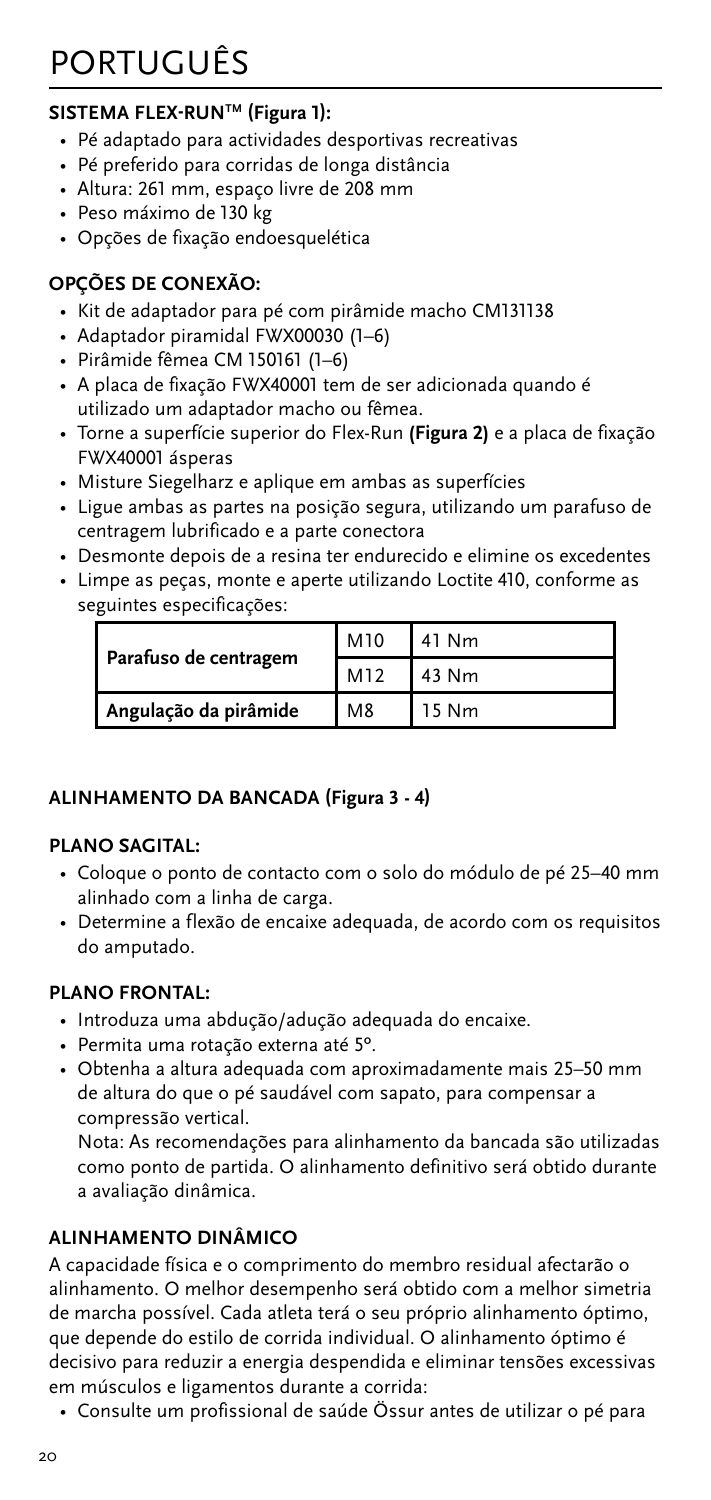corrida pela primeira vez.

- Verifique qual a melhor simetria de marcha.
- O comprimento da passada pode ser afectado pelo alinhamento A-P e pela deflexão vertical do encaixe no pé.
- A deflexão vertical encontra-se, em média, entre 25 mm a 50 mm.

## **AFIXAÇÃO DA SOLA (Figura 5 - 6)**

- Coloque a sola Nike no pé e assegure-se de que todos os clipes ficam por cima do pé.
- Puxe a correia de borracha da sola sobre o medalhão e passe-a por debaixo. Ao remover a sola, comece por retirar a cinta do medalhão e depois retire a sola do pé.
- Para um ajuste mais apertado da sola ou para reduzir o ruído, ligue a inserção à sola aplicando Loctite, mantenha a pressão durante 10 minutos e deixe secar.

#### **RESOLUÇÃO DE PROBLEMAS**

Assegure-se de que o tamanho do encaixe e a suspensão são ideais. A simetria na corrida deverá ser avaliada na fase óptima de velocidade individual.

#### *Se a duração de carregamento da prótese demorar mais do que o lado contralateral:*

- O módulo de pé é demasiado mole
- A prótese é demasiado curta
- O alinhamento do pé está demasiado à frente

#### *A duração de carregamento da prótese é mais curta:*

- O módulo de pé é demasiado rígido
- A prótese é demasiado longa
- O alinhamento do pé está demasiado atrás

#### **CONSIDERAÇÕES PARA ATLETAS A NÍVEL TRANSFEMORAL**

Mover o pé em posição A-P afectará a flexão da anca, o comprimento do passo e o movimento do tronco.

#### **À PROVA DE ÁGUA**

Um dispositivo à prova de água permite o uso num ambiente molhado e/ou húmido e a submersão temporária (<30 min.) em até 1m de água limpa. A exposição à água fresca, nestas circunstâncias, não terá qualquer efeito nocivo. Seque cuidadosamente após contato com água limpa. Água limpa: inclui água da torneira Exclui sal e água clorada. Os restantes componentes utilizados com o pé também precisam de ser à prova de água.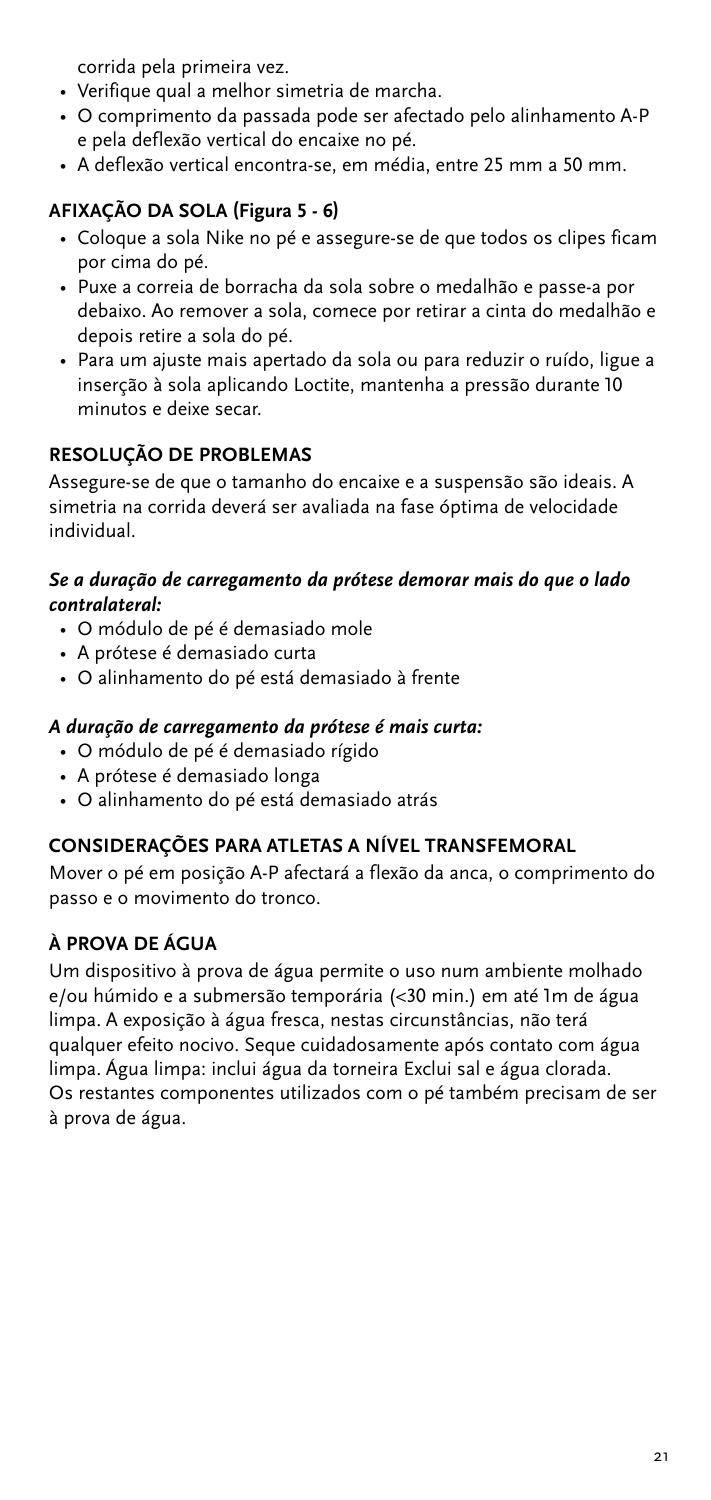# <span id="page-21-0"></span>POLSKI

#### **SYSTEM FLEX-RUNTM (Rysunek 1):**

- Niestandardowa stopa do aktywności rekreacyjnej i sportowej
- Stopa wybierana przez zwolenników biegów na długim dystansie
- Wysokość konstrukcji: 261 mm, prześwit: 208 mm
- Maksymalna masa ciała 130 kg
- Opcje mocowania zewnątrzszkieletowego

#### **OPCJE ZŁĄCZA:**

- Męski piramidowy zestaw adaptera modułu stopy CM131138
- Adapter piramidowy FWX00030 (1–6)
- Piramida żeńska CM 150161 (1–6)
- W przypadku korzystania z adaptera męskiego lub żeńskiego należy dodać płytkę mocującą FWX40001.
- Zszorstkować górną powierzchnię stopy Flex-Run **(Rysunek 2)** oraz płytkę mocującą FWX40001
- Wymieszać żywicę akrylową i nałożyć na obie powierzchnie
- Złożyć obie części i dobrze docisnąć za pomocą nasmarowanej śruby środkowej i części złącza
- Zdemontować po zaschnięciu żywicy i odciąć nadmiar
- Wyczyścić części, złożyć i dokręcić, stosując środek Loctite 410, z momentem zgodnym z poniższą specyfikacją:

| l Śruba środkowa    | M10             | $41$ Nm |
|---------------------|-----------------|---------|
|                     | M <sub>12</sub> | 43 Nm   |
| Zagięcie piramidowe | M <sub>8</sub>  | 15 Nm   |

#### **USTAWIENIE POZYCYJNE (Rysunek 3–4)**

#### **PŁASZCZYZNA STRZAŁKOWA:**

- Umieścić punkt kontaktu z podłożem modułu stopy w odległości 25–40 mm od linii obciążenia.
- Ustalić odpowiednie zgięcie leja protezowego zgodnie z wymaganiami osoby po amputacji.

#### **PŁASZCZYZNA CZOŁOWA:**

- Wprowadzić odpowiednie odwodzenie/przywodzenie leja.
- Umożliwić obrót zewnętrzny do 5°.
- Ustawić odpowiednią wysokość, około 25–50 mm większą niż w przypadku drugiej nogi w bucie, aby zrównoważyć kompresję pionową.

Uwaga: za punkt początkowy obrać zalecenia dla ustawienia pozycyjnego. Ostateczne ustawienie zostanie dobrane podczas oceny dynamiki ruchu.

#### **USTAWIENIE DYNAMICZNE**

Możliwości fizyczne i długość kikuta mają wpływ na ustawienie. Najlepsza wydajność uzyskiwana jest przy najlepszej możliwej symetrii chodu. Dla każdego sportowca ustawienie optymalne jest inne i zależy od stylu biegania. Ustawienie optymalne ma duże znaczenie, ponieważ pozwala na redukcję wydatku energii i eliminację nadmiernego obciążania mięśni i więzadeł podczas biegania:

• Przed pierwszym wykorzystaniem stopy do biegania skonsultować się ze specjalistą z firmy Össur.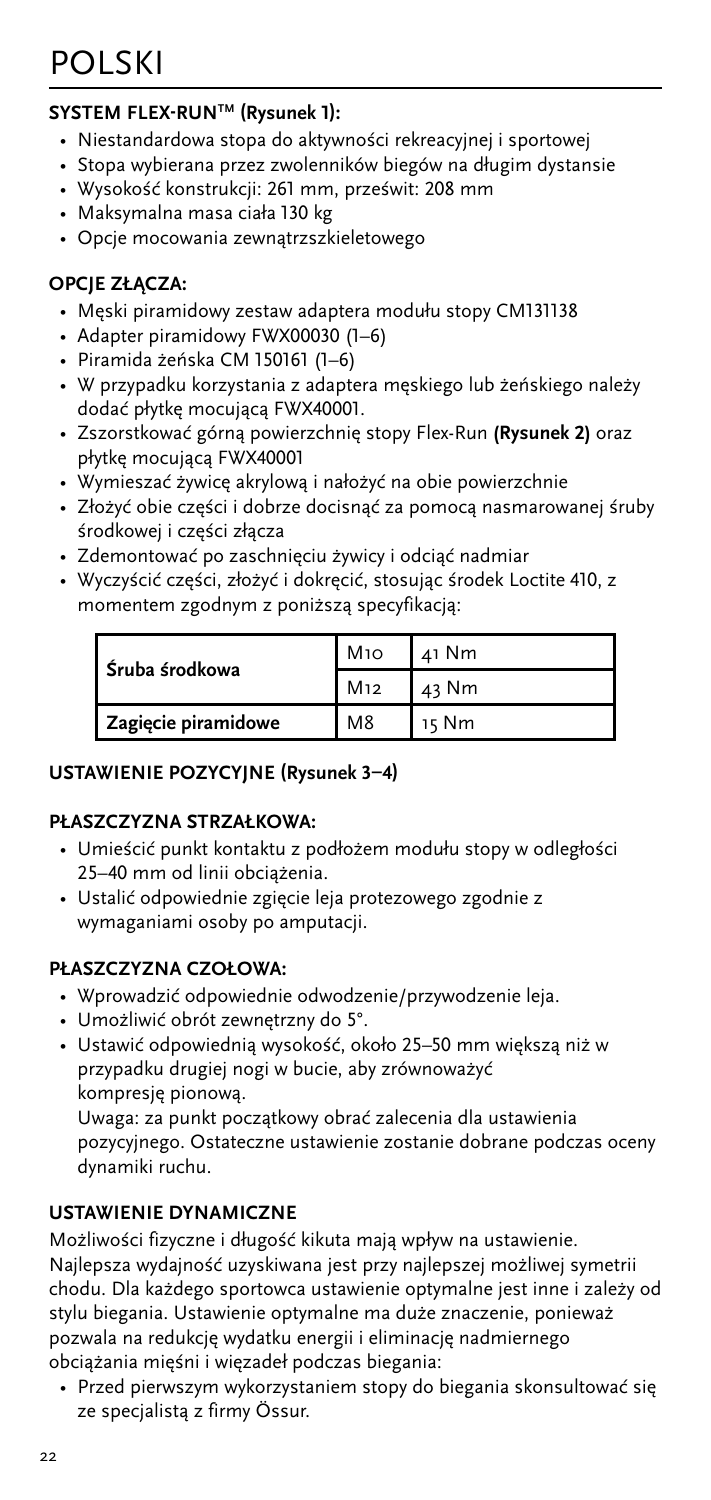- Sprawdzić, czy uzyskano najlepszą symetrię chodu.
- Przednio-tylne ustawienie i odchylenie pionowe gniazda względem stopy może mieć wpływ na długość kroku.
- Średnio odchylenie pionowe mieści się w zakresie od 25 mm do 50 mm.

### **MOCOWANIE PODESZWY (Rysunek 5–6)**

- Wsunąć podeszwę Nike na stopę i upewnić się, że wszystkie zaciski znajdują się w odpowiednim miejscu.
- Naciągnąć pasek gumowy podeszwy na medalion i wsunąć pod spodem. Podczas zdejmowania podeszwy najpierw ściągnąć pasek z medalionu, a następnie zsunąć podeszwę ze stopy.
- Aby lepiej dopasować podeszwę lub wyciszyć zestaw, połączyć wkładkę wewnątrz podeszwy za pomocą kleju Loctite. Dociskać w celu utwardzenia przez 10 minut.

### **ROZWIĄZYWANIE PROBLEMÓW**

Upewnić się, że ustawienia leja protezowego i zawieszenia są idealne. Symetrię podczas biegu należy oceniać przy optymalnej prędkości dla danej osoby.

#### *Jeśli czas obciążania protezy jest dłuższy niż po stronie przeciwnej:*

- Moduł stopy jest zbyt miękki
- Proteza jest zbyt krótka
- Stopa jest za bardzo przesunięta do przodu

#### *Czas obciążania protezy jest krótszy:*

- Moduł stopy zbyt sztywny
- Proteza jest zbyt długa
- Stopa jest za bardzo przesunięta do tyłu

#### **UWAGI DOTYCZĄCE SPORTOWCÓW Z AMPUTACJĄ UDA**

Przesuwanie stopy w ustawieniu przednio-tylnym wpływa na zgięcie w stawie biodrowym, długość kroku i ruch tułowia.

#### **WODOODPORNOŚĆ**

Urządzenie wodoodporne umożliwia używanie go w środowisku mokrym i/lub wilgotnym oraz tymczasowe (<30 min) zanurzenie w świeżej wodzie do głębokości maksymalnie 1 m. Wystawienie na działanie świeżej wody w tych warunkach nie ma żadnego szkodliwego wpływu na urządzenie. W przypadku kontaktu ze świeżą wodą dokładnie wysuszyć urządzenie. Świeża woda: obejmuje wodę z kranu. Nie dotyczy wody słonej i chlorowanej.

Inne komponenty używane ze stopą także powinny być wodoodporne.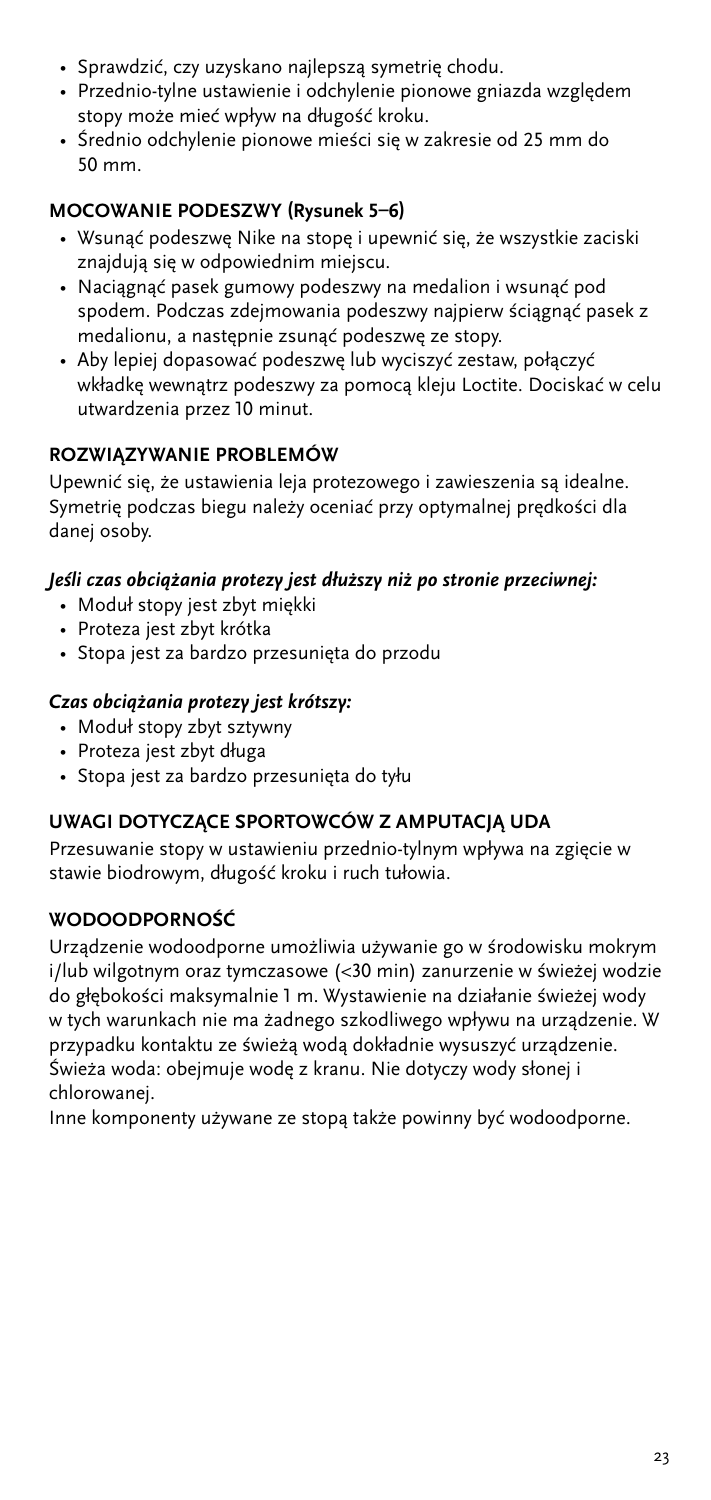# <span id="page-23-0"></span>**日本語**

#### **FLEX-RUNTM SYSTEM ( 図** 1**):**

- 娯楽的スポーツ活動用のカスタム足部
- • 長距離走用足部として推奨
- • 構造的高さ:261 mm 、クリアランス:208 mm
- 体重制限 130kg
- 骨格構造アタッチメントオプション

#### **コネクタのオプション:**

- オスピラミッド足部アダプターセット (CM131138)
- • ピラミッドアダプタ FWX00030(カテゴリー 1-6)
- • メスピラミッド CM150161(カテゴリー 1-6)
- • アタッチメントプレート FWX40001 はオスあるいはメスアダプタ使用時 に追加する必要があります。
- • Flex-Run**(図** 2**)**の上面とアタッチメントプレート FWX40001 を粗します。
- Siegelharz を混ぜ、両方の表面に付けます。
- • 両方のパーツを接着させ、グリースを塗布したセンターボルトとコネク ター部品を使用してしっかりと固定します。
- • 樹脂が硬化したら分解し、余分をトリミングして取り除きます。
- 部品をきれいにし、組み立てて Loctite 410 を使って次のトルク値で締め ます。

| センターボルト | M10 | $141$ Nm |
|---------|-----|----------|
|         | M12 | $143$ Nm |
| ピラミッド部  | M 8 | 115 Nm   |

#### **ベンチアライメント(図** 3 **と** 4**)**

#### **矢状面:**

- • フットモジュールの床面との接地点を荷重線から 25-40mm の位置に設 定します。
- • ユーザーの要望に応じて、適切なソケット屈曲角度を決めます。

#### **前額面:**

- 適切なソケットの内転 / 外転角度を設定します。
- • 5° の外旋まで考慮します。
- • 健側に靴を履かせた状態より約 25-50mm 高くして適切な高さを設定し、 垂直方向の圧縮を補うようにします。 注:推奨ベンチアライメントは開始点として用います。最終的なアライ メントはダイナミックアライメントで得られます。

#### **ダイナミックアライメント**

身体能力および断端長はアライメントに影響します。最良のパフォーマンス は最良の歩容の左右対称性とともに得られます。それぞれの選手には自身の 最適なアライメントがあり、それは個人の走り方に因ります。最適なアライ メントは、走行中のエネルギーの消費を減じて筋肉や靭帯の余分なストレス を排除するために重要です。

- • はじめて走行用足部を使用される場合は、事前に Ossur の医療従事者と 相談してください。
- • 最良の歩容の左右対称性を確認してください。
- • 歩幅は矢状面のアライメントとソケットから足部までの垂直方向の撓み によって影響されることがあります。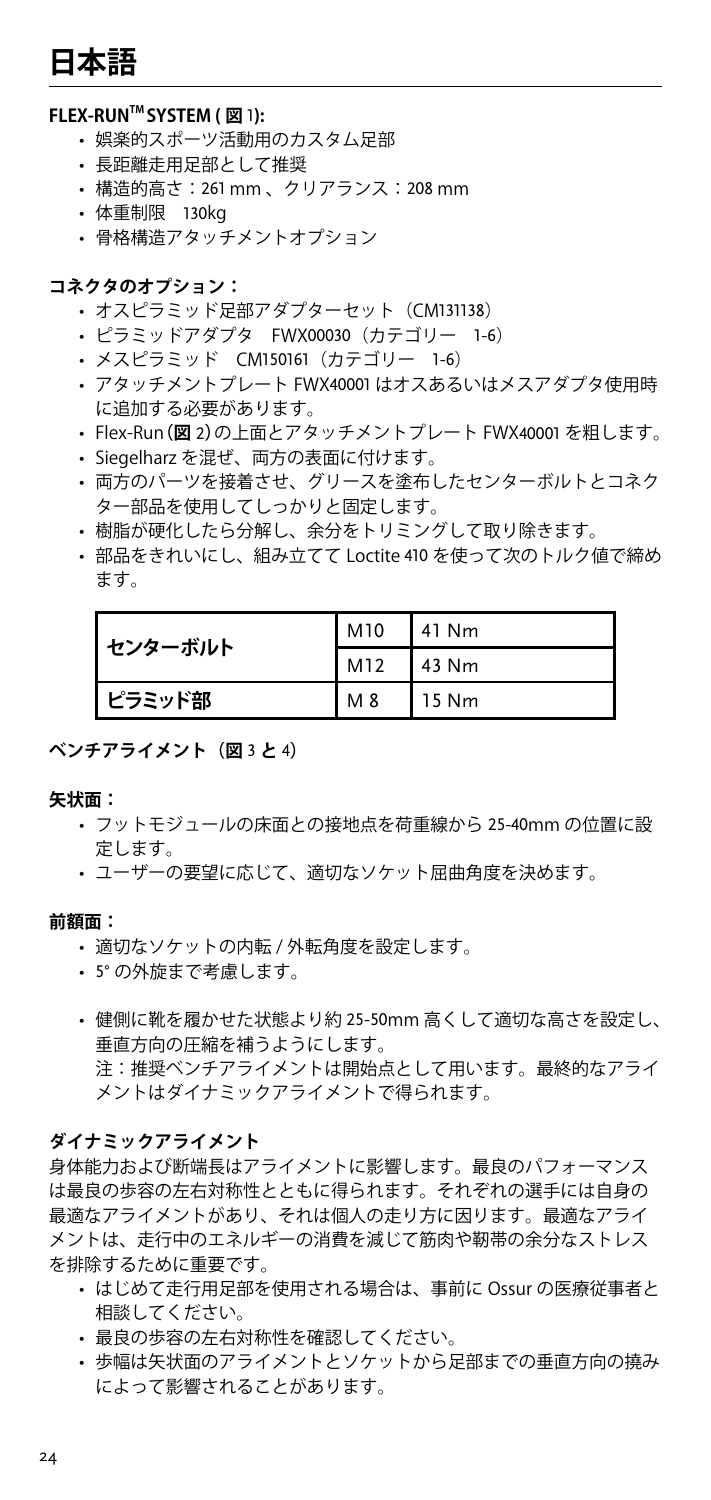• 垂直方向の撓みは、平均 25mm から 50mm の間です。

#### **ソールの取り付け(図** 5 **と** 6**)**

- • Nike ソールを足部にスライドさせて全ての留め具が足部に被さってい るのを確認してください。
- • ソールのゴム製ストラップをメダリオン上まで引っ張り、その下に滑り 込ませます。ソールを外すときはメダリオンからストラップを引っ張っ て外すことから始め、それからソールを足部からスライドさせて外して ください。
- • ソールの適合をよりしっかりさせる、あるいは音を少なくするには、 Loctite を使ってインサートをソールの内側に接着し、硬化のため 10 分 間圧着してください。

#### **トラブルシューティング**

ソケットの適合と懸垂が理想的であることを確認してください。走行時の左 右対称性は個人の最適なスピードにて評価される必要があります。

#### **義足側の荷重時間が健側より長い場合:**

- フットモジュールが柔らかすぎる
- 義足が短すぎる
- • 足部が前方に位置しすぎている

#### **義足側の荷重時間が短い場合:**

- フットモジュールが硬すぎる
- 義足が長すぎる
- 足部が後方に位置しすぎている

#### **大腿切断の選手への考慮**

足部を前後へ動かすと股関節の屈曲、歩幅、体幹の動きに影響します。

#### **防水**

防水機能が備わった装具は、濡れた場所や湿気の多い場所でご使用いただけ るほか、水深 1m までの淡水に一時的(<30 分)に浸すことができます。 こ うした環境下で淡水に濡れても悪影響はありません。 ただし、後で完全に乾 かしてください。淡水:水道水を含みます。塩水や塩素処理水は含まれません。 足部に使用する部品も同様に防水性を備えている必要があります。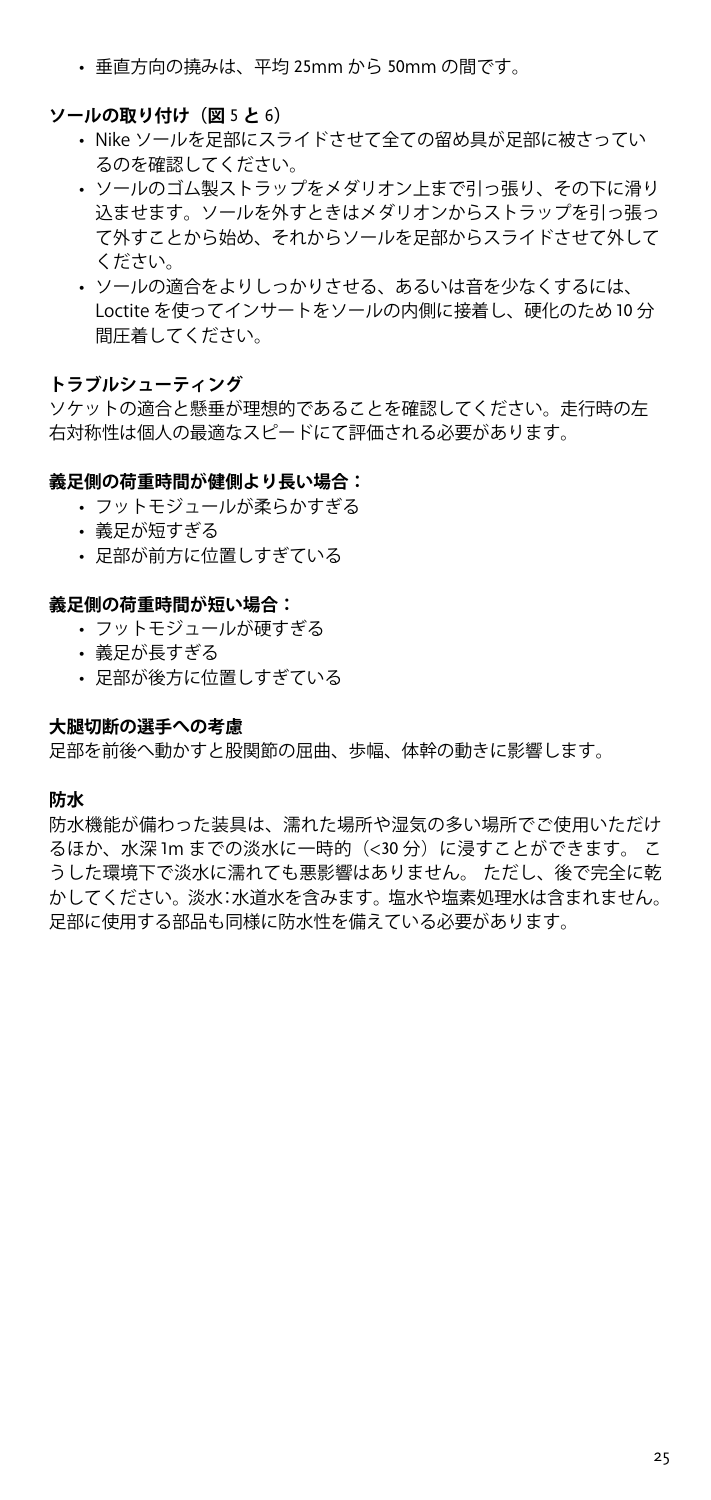**EN – Caution**: Össur products and components are designed and tested according to the applicable official standards or an in-house defined standard when no official standard applies. Compatibility and compliance with these standard is achieved only when Össur products are used with other recommended Össur components. If un-usual movement or product wear is detected in a structural part of a device at any time, the patient should be instructed to immediately discontinue use of the device and consult his/ her clinical specialist. This product has been designed and tested based on single patient usage. This device should NOT be used by multiple patients. If any problems occur with the use of this product, immediately contact your medical professional.

**DE – Hinweis**: Össur-Produkte- und Bauteile werden nach ihrer Entwicklung nach anwendbaren offiziellen Normen, oder bei Nichtvorliegen offizieller Normen, nach betriebsinternen Normen geprüft . Die Kompatibilität mit bzw. die Einhaltung dieser Normen ist nur möglich, wenn die Össur-Produkte mit anderen empfohlenen Össur-Komponenten verwendet werden. Sollte in einem strukturellen Teil der Vorrichtung irgendeine ungewohnte Bewegung oder Produktverschleiß auftreten, ist der Patient darauf hinzuweisen, die Benutzung der Vorrichtung auf der Stelle einzustellen und seinen Arzt oder Orthopädietechniker zu konsultieren. Dieses Produkt wurde für den Einsatz an ein und demselben Patienten entwickelt und geprüft. Die Vorrichtung darf NICHT an anderen Patienten eingesetzt werden. Sollten beim Tragen dieser Vorrichtung irgendwelche Probleme auftreten, kontaktieren Sie auf der Stelle den Arzt.

**FR – Attention**: Les produits et composants Össur sont conçus et testés selon les normes officielles standards ou selon une norme interne définie dans le cas où aucune norme officielle ne s'applique. La compatibilité et le respect de ces normes ne sont obtenus que lorsque des produits et composants Össur sont utilisés avec d'autres composants recommandés par Össur. En cas de mouvement inhabituel ou d'usure de la partie structurelle d'un dispositif, le patient doit immédiatement arrêter de l'utiliser et consulter son spécialiste clinique. Attention : Ce produit a été conçu et testé pour être utilisé par un patient unique et n'est pas préconisé pour être utilisé par plusieurs patients. En cas de problème lors de l'utilisation de ce produit, contactez immédiatement un professionnel de santé.

**ES – Atención**: Los productos y componentes de Össur han sido diseñados y probados según la normativa oficial aplicable o, en su defecto, una normativa interna definida. La compatibilidad y conformidad con dicha normativa solo está garantizada si los productos y componentes de Ossur se utilizan junto con<br>otros componentes recomendados o autorizados por Óssur. Es necesario notificar al paciente que, si en<br>algún momento detect dispositivo, debe cesar de inmediato su uso y consultar con su especialista clínico. Este producto ha sido diseñado y probado para su uso en un solo paciente, por lo que no se recomienda su uso por parte de diversos pacientes. Si se produce algún problema derivado del uso este producto, póngase en contacto inmediatamente con su especialista clínico.

**IT – Avvertenze**: I prodotti ed i componenti Ossur sono stati progettati e collaudati conformemente agli standard ufficiali applicabili o a uno standard interno in mancanza di standard ufficiali applicabili. La compatibilità e la conformità a tali norme sono garantite solamente se i prodotti Ossur sono utilizzati in combinazione con altri componenti Ossur consigliati. Qualora una parte strutturale del dispositivo mostri segni di usura anche meccanica, informare l'utente di sospendere immediatamente l'uso della protesi e di consultare il proprio tecnico ortopedico. Questo prodotto è stato progettato e collaudato per essere utilizzato da un singolo utente e se ne sconsiglia l'impiego da parte di più utenti. In caso di problemi durante l'utilizzo del prodotto, contattare immediatamente il medico di fiducia.

**DA – Forsigtig**: Össur produkter og -komponenter er udviklet og afprøvet i henhold til de gældende officielle standarder eller en brugerdefineret standard, hvis der ikke findes en gældende officiel standard. Kompatibilitet og overensstemmelse med disse standarder opnås kun, når Össur produkter anvendes sammen med andre anbefalede Össur komponenter. Hvis der når som helst konstateres en usædvanlig bevægelse eller slitage af produktet i en strukturel del af enheden, skal patienten instrueres til omgående at holde op med at anvende den pagældende protese og kontakte den behandlende kliniske specialist. Forsigtig: Dette produkt er beregnet og afprøvet til at blive brugt af en patient. Det frarådes at bruge<br>produktet til flere patienter. Kontakt din fysioterapeut eller læge, hvis der opstår problemer i forbindelse<br>med anve

**SV – Var försiktig!** Össur-produkter och -komponenter har konstruerats och testats så att de uppfyller tillämpliga industristandarder eller lokala standarder där det inte finns officiella standarder. Kraven i dessa standarder uppfylls endast när Össur-produkter används med andra rekommenderade Össur-produkter-Patienten ska instrueras att omedelbart avbryta användningen av produkten och rådgöra med sin kliniska specialist om han/hon upptäcker en ovanlig rörelse eller slitage på någon av produktens<br>konstruktionsdelar, Var försiktig: Produkten har utformats och testats baserat på användning av en enskild<br>patient och rekommenderas i användning av produkten ska du omedelbart kontakta din läkare.

**NL – Opgelet**: Össur producten en onderdelen zijn ontworpen en getest naar toepasselijke, officiële maatstaven of naar onze eigen normen wanneer er geen officiële maatstaven beschikbaar zijn. Compatibiliteit en naleving van deze normen wordt alleen verkregen wanneer Össur producten en onderdelen met andere aanbevolen Össur producten of goedgekeurde onderdelen worden gebruikt. Als de patiënt abnormale beweging of slijtage van een structureel onderdeel van de prothese ontdekt, moet hij/zij het gebruik van het product onmiddellijk staken en contact opnemen met zijn/haar klinisch specialist. Dit product is ontworpen en getest voor één gebruiker. Gebruik van dit product door meerdere patiënten wordt afgeraden. Neem bij problemen met dit product contact op met uw medische zorgverlener.

**PT – Atenção**: Os produtos e componentes da Össur são fabricados e testados de acordo com as normas oficiais aplicáveis ou normas internas definidas quando não seja aplicável nenhuma norma oficial. A compatibilidade e a conformidade com estas normas apenas são alcançadas se os produtos da Össur forem utilizados com outros componentes recomendados pela Össur. Se a qualquer momento for detetado algum movimento estranho ou desgaste na estrutura de um dispositivo, o paciente deve ser instruído a interromper de imediato o uso do dispositivo e consultar o seu especialista clínico. Este produto foi fabricado e testado com base na utilização por um único paciente e não deve ser utilizado em múltiplos pacientes. Caso ocorra algum problema com a utilização deste produto, entre imediatamente em contato com o seu especialista clínico.

**日本語 注意:**オズール製品および部品は当該の公的基準または企業指定基準(公的基準が適用されない場合)<br>に対応するよう設計され、検査されています。この規格の適合性及び準拠性は、オズール製品が他の推奨オズー<br>ル部品と共に使用された場合にのみ有効です。装具の構造部品に異常な動作や摩耗がみられたときはいつでも、 装具の使用を直ちに中止し、かかりつけの医師や臨床専門家に連絡するよう患者に指示してください。本品は<br>患者 1 人のみの使用を想定して設計ならびに試験されています。複数の患者に使い回ししないようにしてくだ<br>さい。本品の使用に伴って問題が発生したときは、直ちにかかりつけの医師や医療従事者に連絡してください。